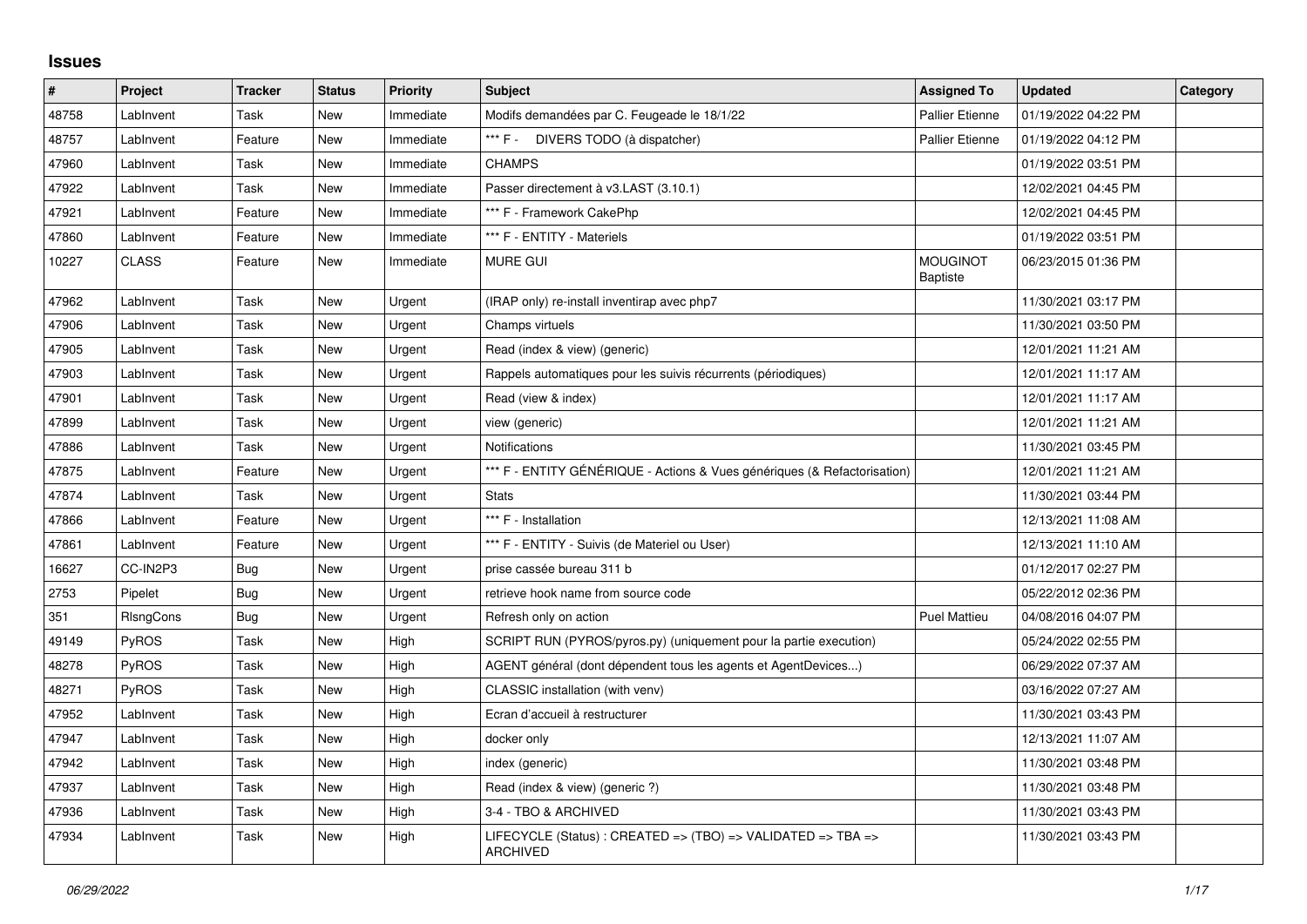| #     | Project      | <b>Tracker</b> | <b>Status</b> | <b>Priority</b> | Subject                                                                                                                                           | <b>Assigned To</b>     | <b>Updated</b>      | Category |
|-------|--------------|----------------|---------------|-----------------|---------------------------------------------------------------------------------------------------------------------------------------------------|------------------------|---------------------|----------|
| 47927 | LabInvent    | Task           | <b>New</b>    | High            | A gérer via fichier conf YAML                                                                                                                     |                        | 11/30/2021 03:47 PM |          |
| 47926 | LabInvent    | Task           | New           | High            | Instance DEMO docker - à installer sur hyp2 puis sur VM pweb3                                                                                     |                        | 12/13/2021 11:07 AM |          |
| 47914 | LabInvent    | Task           | New           | High            | index (generic)                                                                                                                                   |                        | 11/30/2021 03:50 PM |          |
| 47912 | LabInvent    | Task           | <b>New</b>    | High            | (VUE) Elements et Helper                                                                                                                          |                        | 11/30/2021 03:51 PM |          |
| 47897 | LabInvent    | Task           | New           | High            | *** F - Stats (Users)                                                                                                                             |                        | 11/30/2021 03:48 PM |          |
| 47890 | LabInvent    | Task           | New           | High            | Commander (demande achat)                                                                                                                         |                        | 01/19/2022 03:48 PM |          |
| 47884 | LabInvent    | Task           | <b>New</b>    | High            | partitionnement par Site (besoin IP2I/LMA)                                                                                                        |                        | 11/30/2021 03:43 PM |          |
| 47882 | LabInvent    | Task           | <b>New</b>    | High            | Delete - delete                                                                                                                                   |                        | 11/30/2021 03:42 PM |          |
| 47881 | LabInvent    | Task           | New           | High            | Read - view                                                                                                                                       |                        | 11/30/2021 03:42 PM |          |
| 47879 | LabInvent    | Task           | <b>New</b>    | High            | Create/Update - add_edit                                                                                                                          |                        | 11/30/2021 03:42 PM |          |
| 47878 | LabInvent    | Task           | New           | High            | Autres                                                                                                                                            |                        | 11/30/2021 03:44 PM |          |
| 47877 | LabInvent    | Task           | <b>New</b>    | High            | find (search)                                                                                                                                     |                        | 11/30/2021 03:43 PM |          |
| 47876 | LabInvent    | Task           | New           | High            | <b>CRUD</b>                                                                                                                                       |                        | 11/30/2021 03:42 PM |          |
| 47872 | LabInvent    | Task           | New           | High            | <b>Actions &amp; Vues</b>                                                                                                                         |                        | 11/30/2021 03:42 PM |          |
| 47867 | LabInvent    | Task           | <b>New</b>    | High            | *** F - Autorisations (Users)                                                                                                                     |                        | 11/30/2021 03:47 PM |          |
| 47863 | LabInvent    | Feature        | New           | High            | *** F - ENTITY - Users                                                                                                                            |                        | 11/30/2021 03:43 PM |          |
| 47388 | PyROS        | Task           | <b>New</b>    | High            | (F14) ENTITIES - definition & implementation - CONFIG FILES                                                                                       |                        | 01/29/2022 01:25 AM |          |
| 45485 | PyROS        | Feature        | New           | High            | **** D0 - GENERAL, ADMINISTRATIVE & TECHNICAL                                                                                                     |                        | 03/16/2022 04:53 PM |          |
| 45483 | PyROS        | Feature        | New           | High            | **** D4 - Images production (L0)                                                                                                                  |                        | 03/16/2022 07:28 AM |          |
| 45482 | PyROS        | Feature        | New           | High            | **** D3 - Sequences submission & plannig                                                                                                          |                        | 02/22/2022 03:01 PM |          |
| 45480 | <b>PyROS</b> | Feature        | <b>New</b>    | High            | **** D1 - System Security & Control                                                                                                               |                        | 06/29/2022 07:39 AM |          |
| 45043 | PyROS        | Task           | New           | High            | Démo IRAP (install classique ?) + retrouver ancienne utilisation de PlcConfig                                                                     | <b>Pallier Etienne</b> | 12/14/2021 12:00 PM |          |
| 45040 | PyROS        | Task           | New           | High            | NEW Agent v2 basé sur new config yaml (base pour F09)                                                                                             | <b>Pallier Etienne</b> | 01/29/2022 01:04 AM |          |
| 45018 | PyROS        | Task           | New           | High            | Définir config pour TNC (4 channels Cam)                                                                                                          | Klotz Alain            | 10/12/2021 08:52 AM |          |
| 45004 | PyROS        | Task           | New           | High            | MAIN CONFIG FILE - Décrire dans un fichier texte la configuration complète<br>d'une UNIT (monture) et tous ses composants et instruments associés |                        | 01/29/2022 01:25 AM |          |
| 45000 | PyROS        | Task           | <b>New</b>    | High            | Generic commands grammar description & management                                                                                                 |                        | 05/06/2021 05:05 PM |          |
| 44867 | PyROS        | Task           | New           | High            | Mettre les TASKS dans la version v0.1 prévue pour juin, dans doc-specs et<br>dans redmine (puis planifier aussi les autres versions futures)      | Pallier Etienne        | 05/06/2021 06:19 PM |          |
| 44658 | PyROS        | Feature        | New           | High            | *** SF15 - SST - START&STOP - System Startup (launch), monitoring, and<br>Shutdown                                                                |                        | 06/28/2022 10:06 PM |          |
| 44389 | PyROS        | Task           | New           | High            | (GF1) PROJECT MANAGEMENT (REDMINE FORGE) : Features, tasks,<br>gantt, kanban                                                                      |                        | 03/04/2022 11:56 AM |          |
| 44362 | PyROS        | Task           | New           | High            | Lier commits à tasks (commit auto close tasks)                                                                                                    | Pallier Etienne        | 03/29/2021 03:49 PM |          |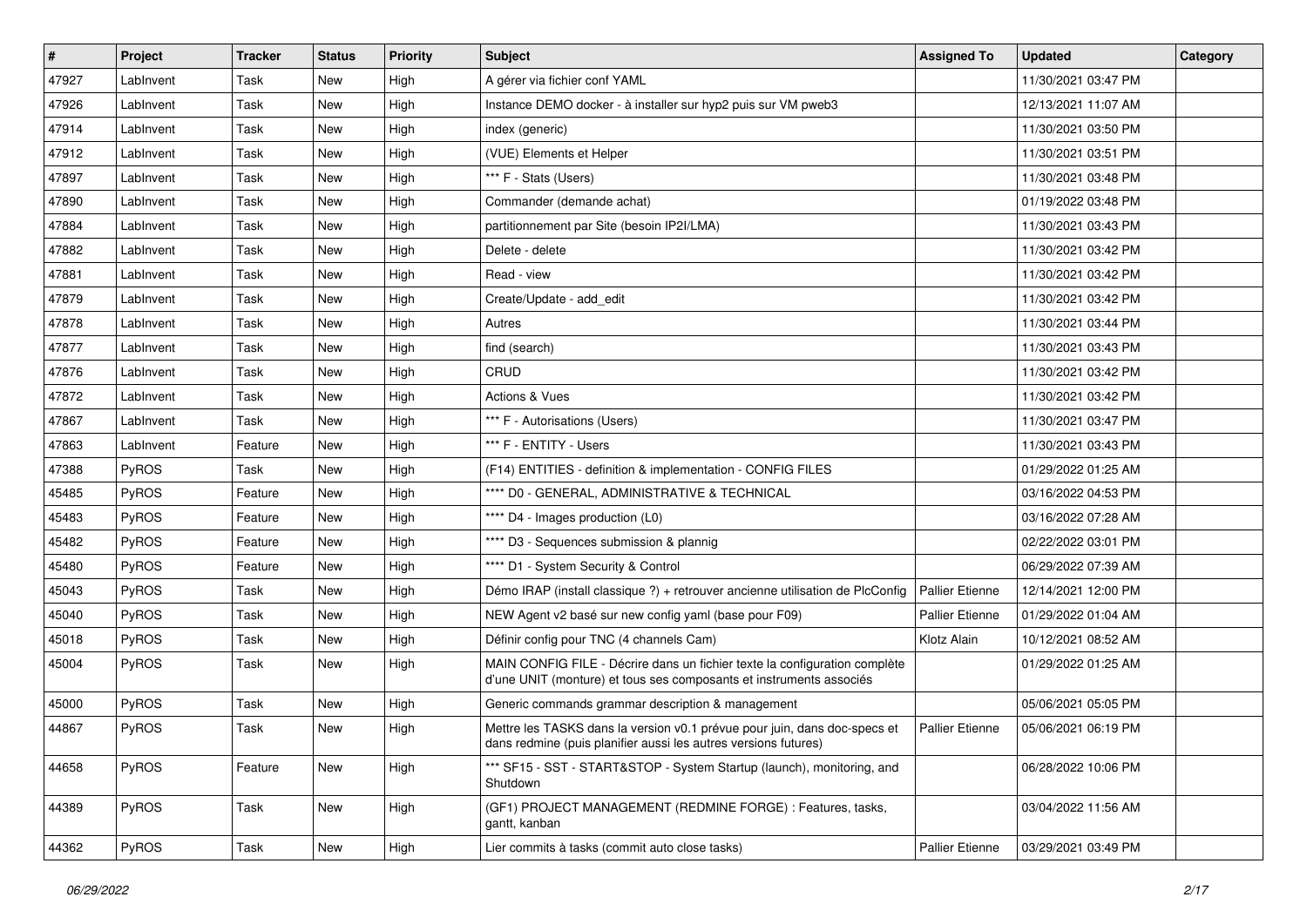| $\vert$ # | Project                           | <b>Tracker</b> | <b>Status</b> | <b>Priority</b> | <b>Subject</b>                                                                                                                        | <b>Assigned To</b>  | <b>Updated</b>                        | Category |
|-----------|-----------------------------------|----------------|---------------|-----------------|---------------------------------------------------------------------------------------------------------------------------------------|---------------------|---------------------------------------|----------|
| 44329     | PyROS                             | Task           | New           | High            | Migration gitlab sur IN2P3                                                                                                            |                     | 12/14/2021 12:08 PM                   |          |
| 44172     | PyROS                             | Feature        | <b>New</b>    | High            | *** SF14 - OCF - Observatory Unit & Site Configuration                                                                                |                     | 01/29/2022 01:24 AM                   |          |
| 44168     | PyROS                             | Task           | <b>New</b>    | High            | (GF2) INSTALL & DEPLOY                                                                                                                |                     | 03/16/2022 07:27 AM                   |          |
| 44166     | PyROS                             | Task           | <b>New</b>    | High            | (GF1) DOCUMENTATION                                                                                                                   |                     | 03/04/2022 11:57 AM                   |          |
| 44162     | PyROS                             | Feature        | <b>New</b>    | High            | *** SF08 - EXE (SOX) - Observation Sequence (SO) eXecution                                                                            |                     | 03/15/2022 04:46 PM                   |          |
| 44161     | PyROS                             | Feature        | New           | High            | *** SF04 - SPV - System Coordination & Supervision : Majordome<br>(Conducting) (head)                                                 |                     | 06/29/2022 07:39 AM                   |          |
| 44151     | PyROS                             | Feature        | New           | High            | *** GF1 - PROJ - Project management, documentation, formation des<br>utilisateurs, interfaces, plan de justification de la définition |                     | 01/31/2022 11:32 AM                   |          |
| 44148     | PyROS                             | Feature        | <b>New</b>    | High            | *** GF2 - INST - Config, Install, udpate, deploy (IRAP, CNES, TAROT)                                                                  |                     | 03/16/2022 07:27 AM                   |          |
| 37910     | Lavoisier                         | Feature        | New           | High            | do not log AdaptorException when they are already sent to the user                                                                    |                     | 07/25/2019 09:41 AM                   |          |
| 36236     | IN2P3-Forge                       | Support        | <b>New</b>    | High            | Synchronisation demandée pour un serveur Mercurial                                                                                    |                     | 04/13/2021 09:07 AM                   |          |
| 11452     | LSTCam low-level<br>data analysis | Task           | <b>New</b>    | High            | Definition of LST mini-camera tests                                                                                                   | Nakajima<br>Daisuke | 05/31/2018 04:54 PM                   |          |
| 10314     | <b>PEM</b>                        | Bug            | <b>New</b>    | High            | Environment compliant with CLI                                                                                                        |                     | 07/07/2015 09:57 AM                   |          |
| 9883      | <b>CLASS</b>                      | Bug            | New           | High            | Copy past from user manual                                                                                                            |                     | 05/18/2015 10:26 PM                   |          |
| 9790      | <b>CLASS</b>                      | Feature        | <b>New</b>    | High            | neutron & y Spectrum calculation                                                                                                      |                     | 04/29/2015 12:15 PM                   |          |
| 8995      | SphereLib                         | Bug            | <b>New</b>    | High            | python2.7-config                                                                                                                      |                     | 01/28/2015 04:21 PM                   |          |
| 8099      | LC <sub>2</sub>                   | Feature        | New           | High            | Add business rule forbidding empty CRT-DSP configuration (at least 1 manu<br>per CRT DSP)                                             | Lafage Vincent      | 10/27/2014 07:00 PM                   |          |
| 7587      | <b>Topology Manager</b>           | Bug            | <b>New</b>    | High            | Replace an item                                                                                                                       |                     | 06/30/2014 05:42 PM                   |          |
| 7460      | Lavoisier                         | Feature        | <b>New</b>    | High            | support HTTP proxy                                                                                                                    |                     | 02/17/2015 01:04 PM                   |          |
| 7385      | <b>CLASS</b>                      | Feature        | <b>New</b>    | High            | <b>GUI devellopment</b>                                                                                                               |                     | LENIAU Baptiste   04/29/2015 12:15 PM |          |
| 7380      | <b>CLASS</b>                      | Feature        | New           | High            | ReactorFacility                                                                                                                       |                     | LENIAU Baptiste   06/11/2014 11:06 AM |          |
| 5799      | <b>AGATA DAQ</b>                  | Feature        | <b>New</b>    | High            | ELOG not available from GSI guest network                                                                                             | Aubert Yann         | 01/15/2014 05:54 PM                   |          |
| 5736      | AGATA DAQ                         | Feature        | New           | High            | Would like to have access to GSI printers                                                                                             | Aubert Yann         | 01/06/2014 09:22 AM                   |          |
| 5684      | <b>AGATA DAQ</b>                  | Support        | New           | High            | Hard drive of anode                                                                                                                   | Aubert Yann         | 01/06/2014 09:24 AM                   |          |
| 1299      | APCScheduler                      | Feature        | New           | High            | Utilisation de python, numpy, scipy,                                                                                                  | Colley<br>Jean-Marc | 02/10/2011 11:07 AM                   |          |
| 1178      | Pipelet                           | Task           | New           | High            | writing mysql and postgre backends                                                                                                    |                     | 02/13/2013 10:49 AM                   |          |
| 714       | TReqS                             | <b>Bug</b>     | New           | High            | Annuler un staging en cours                                                                                                           |                     | 03/24/2015 04:34 PM                   |          |
| 432       | Smurf                             | <b>Bug</b>     | New           | High            | creation de fichiers vides                                                                                                            |                     | 04/23/2021 11:44 AM                   |          |
| 423       | TReqS                             | Feature        | New           | High            | Écrire une toolbox pour administration                                                                                                |                     | 03/24/2015 04:40 PM                   |          |
| 388       | TReqS                             | Feature        | New           | High            | Possibilités d'interactions avec le serveur TReqS                                                                                     |                     | 03/24/2015 04:06 PM                   |          |
| 51514     | PyROS                             | Task           | New           | Normal          | LOG                                                                                                                                   |                     | 06/29/2022 07:37 AM                   |          |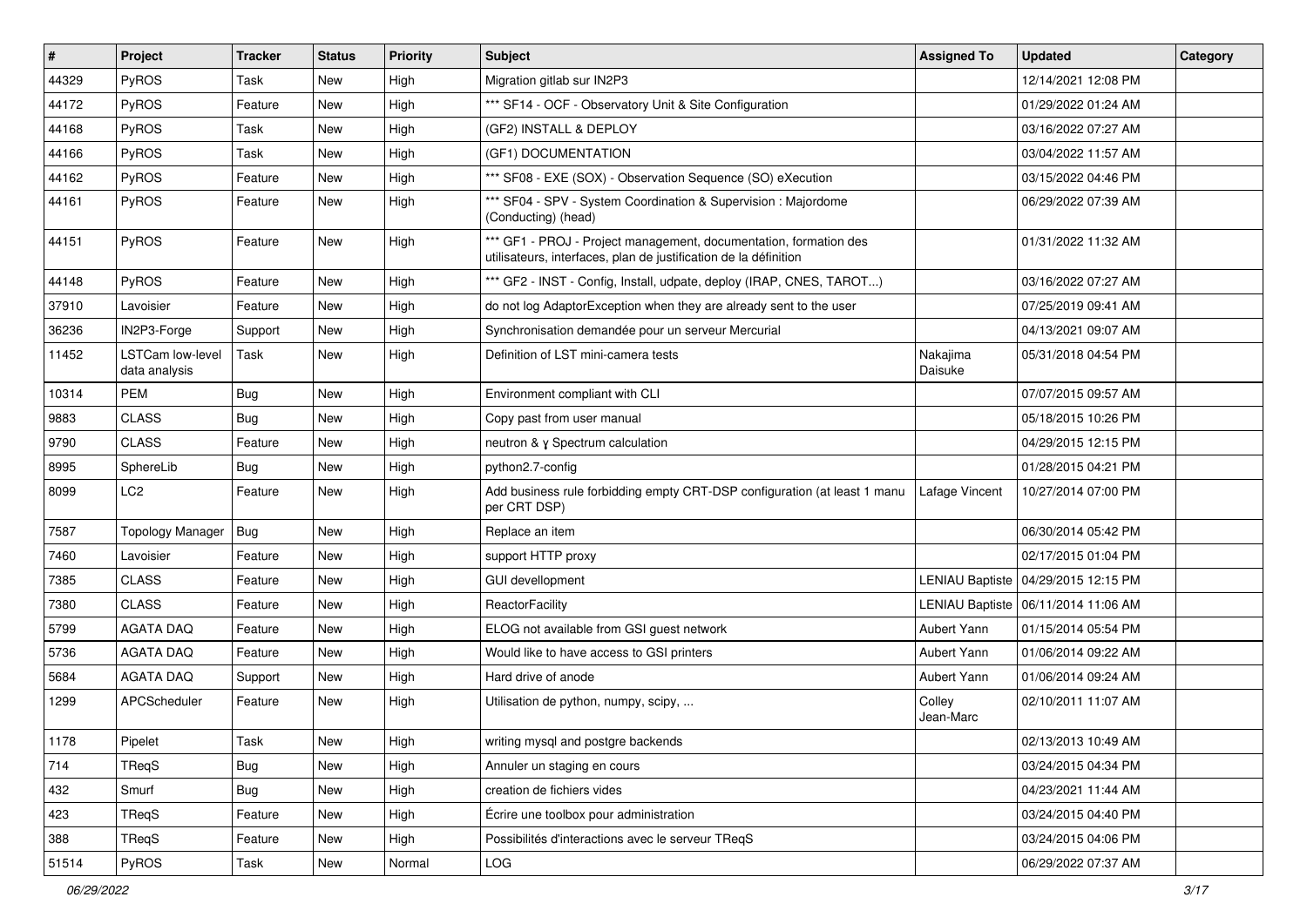| $\pmb{\#}$ | Project      | <b>Tracker</b> | <b>Status</b> | <b>Priority</b> | <b>Subject</b>                                                                                           | <b>Assigned To</b>     | <b>Updated</b>      | Category |
|------------|--------------|----------------|---------------|-----------------|----------------------------------------------------------------------------------------------------------|------------------------|---------------------|----------|
| 51513      | PyROS        | Task           | New           | Normal          | General algorithm (ternary mode, status, routine processing, commands<br>processing, exceptions dealing) | <b>Pallier Etienne</b> | 06/29/2022 07:37 AM |          |
| 51508      | PyROS        | Task           | New           | Normal          | AgentMajordome (based on Agent)                                                                          | Koralewski<br>Alexis   | 06/29/2022 07:31 AM |          |
| 49945      | <b>GRAND</b> | Task           | <b>New</b>    | Normal          | WP 11: improvement dating of events                                                                      | voisin vincent         | 03/22/2022 02:31 PM |          |
| 49944      | <b>GRAND</b> | Task           | New           | Normal          | WP 10.3: data analysis                                                                                   |                        | 03/18/2022 04:45 PM |          |
| 49943      | <b>GRAND</b> | Task           | New           | Normal          | WP 10.2: data taking                                                                                     |                        | 03/18/2022 04:45 PM |          |
| 49942      | <b>GRAND</b> | Task           | New           | Normal          | WP 10.1: deployment                                                                                      |                        | 03/18/2022 04:45 PM |          |
| 49941      | <b>GRAND</b> | Task           | New           | Normal          | WP 10: GP 300 setup                                                                                      |                        | 03/18/2022 04:45 PM |          |
| 49940      | <b>GRAND</b> | Task           | <b>New</b>    | Normal          | WP 9.5: data analysis                                                                                    |                        | 03/18/2022 03:35 PM |          |
| 49939      | <b>GRAND</b> | Task           | New           | Normal          | WP 9.4: data taking                                                                                      |                        | 06/23/2022 08:19 PM |          |
| 49938      | <b>GRAND</b> | Task           | New           | Normal          | WP 9.3: deployment commissioning                                                                         |                        | 03/18/2022 03:27 PM |          |
| 49937      | <b>GRAND</b> | Task           | New           | Normal          | WP 9.2: production detector adaptation                                                                   |                        | 03/18/2022 03:32 PM |          |
| 49936      | <b>GRAND</b> | Task           | New           | Normal          | WP 9.1: detector design adaptation                                                                       |                        | 03/21/2022 03:18 PM |          |
| 49935      | <b>GRAND</b> | Task           | New           | Normal          | WP 9: Nançay setup                                                                                       |                        | 03/18/2022 12:20 AM |          |
| 49934      | <b>GRAND</b> | Task           | New           | Normal          | WP 8.3: trigger evaluation                                                                               |                        | 03/21/2022 10:28 AM |          |
| 49933      | <b>GRAND</b> | Task           | New           | Normal          | WP 8.2: final reconstruction                                                                             |                        | 03/18/2022 04:39 PM |          |
| 49932      | <b>GRAND</b> | Task           | <b>New</b>    | Normal          | WP 8.1: SLT info definition                                                                              |                        | 03/18/2022 04:39 PM |          |
| 49931      | <b>GRAND</b> | Task           | New           | Normal          | WP 8: data reconstruction study                                                                          |                        | 03/21/2022 10:28 AM |          |
| 49930      | GRAND        | Task           | <b>New</b>    | Normal          | WP 7: second level trigger (SLT)                                                                         |                        | 03/21/2022 10:28 AM |          |
| 49929      | <b>GRAND</b> | Task           | New           | Normal          | WP 6.4: frontend implementation                                                                          |                        | 04/14/2022 02:24 PM |          |
| 49928      | <b>GRAND</b> | Task           | New           | Normal          | WP 6.3: testbench                                                                                        |                        | 06/24/2022 12:58 PM |          |
| 49927      | <b>GRAND</b> | Task           | New           | Normal          | WP 6.2: analytical method                                                                                |                        | 06/24/2022 12:41 PM |          |
| 49926      | GRAND        | Task           | New           | Normal          | WP 6.1: neuronal network method                                                                          |                        | 03/21/2022 01:40 PM |          |
| 49925      | <b>GRAND</b> | Task           | New           | Normal          | WP 6: first level trigger (FLT)                                                                          |                        | 03/21/2022 10:28 AM |          |
| 49924      | <b>GRAND</b> | Task           | New           | Normal          | WP 5.2: noise event selection                                                                            |                        | 03/18/2022 05:13 PM |          |
| 49923      | <b>GRAND</b> | Task           | New           | Normal          | WP 5.5: EAS selection                                                                                    |                        | 03/18/2022 05:13 PM |          |
| 49922      | <b>GRAND</b> | Task           | <b>New</b>    | Normal          | WP 5.4: reconstruction                                                                                   |                        | 03/18/2022 05:13 PM |          |
| 49921      | GRAND        | Task           | New           | Normal          | WP 5.3: calibration                                                                                      |                        | 03/18/2022 05:13 PM |          |
| 49919      | GRAND        | Task           | New           | Normal          | WP 5.1: data taking                                                                                      |                        | 03/18/2022 05:13 PM |          |
| 49918      | <b>GRAND</b> | Task           | New           | Normal          | WP 5: GP 13/100 experimental DB analysis                                                                 |                        | 03/18/2022 05:13 PM |          |
| 49917      | GRAND        | Task           | New           | Normal          | WP 4.2: validation                                                                                       |                        | 03/18/2022 03:08 PM |          |
| 49916      | GRAND        | Task           | New           | Normal          | WP 4.1: production, storing & management                                                                 |                        | 03/18/2022 03:06 PM |          |
| 49915      | GRAND        | Task           | New           | Normal          | WP 4: Creating GRAND simulation                                                                          |                        | 03/18/2022 12:20 AM |          |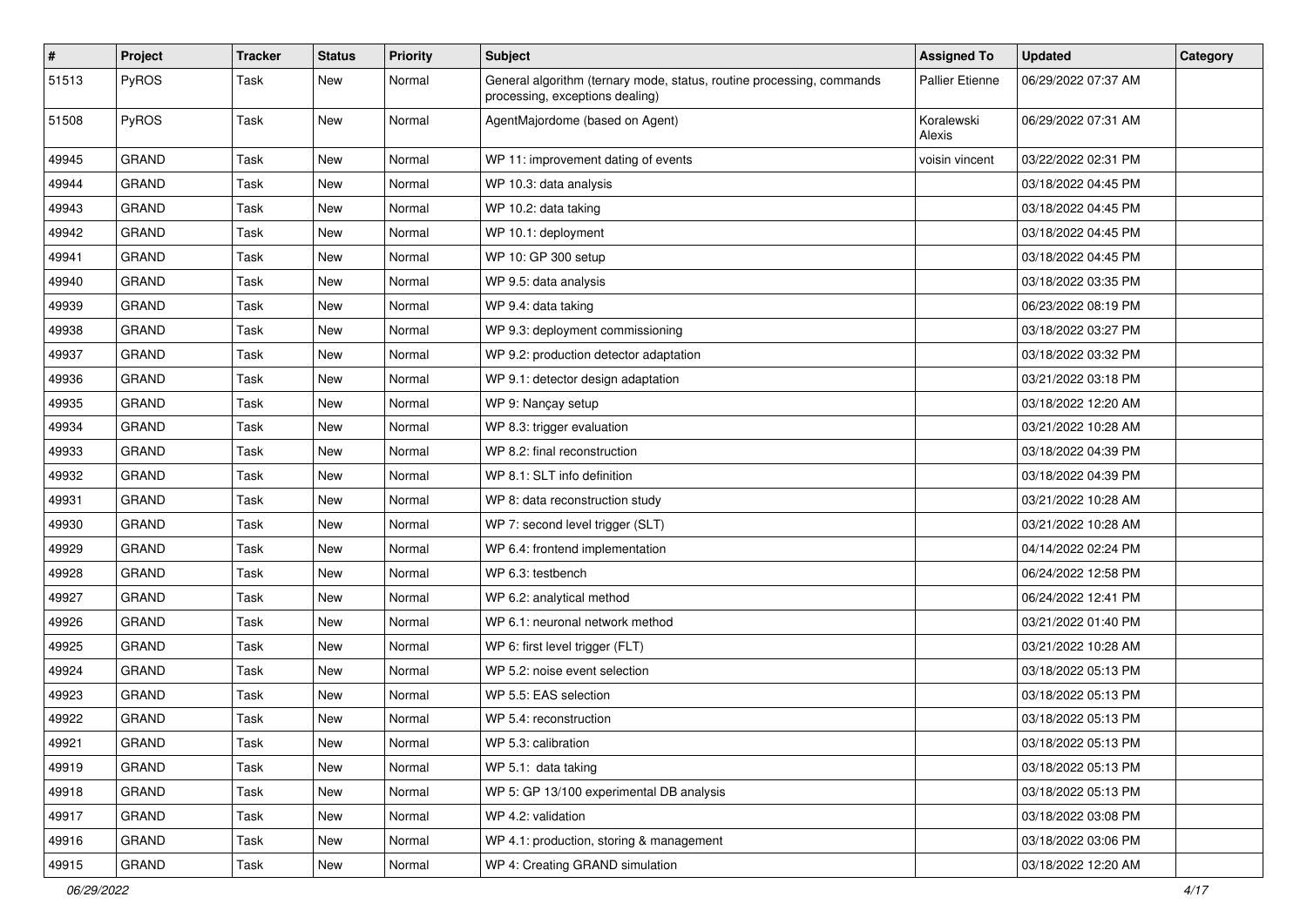| #     | Project      | <b>Tracker</b> | <b>Status</b> | <b>Priority</b> | Subject                                                                                  | <b>Assigned To</b>   | <b>Updated</b>      | Category |
|-------|--------------|----------------|---------------|-----------------|------------------------------------------------------------------------------------------|----------------------|---------------------|----------|
| 49914 | <b>GRAND</b> | Task           | <b>New</b>    | Normal          | WP 3.4: code distribution, software env.                                                 |                      | 06/24/2022 01:41 PM |          |
| 49912 | <b>GRAND</b> | Task           | New           | Normal          | WP 3.3: manage software infra : CI, quality, DB engine                                   |                      | 03/18/2022 03:03 PM |          |
| 49911 | <b>GRAND</b> | Task           | <b>New</b>    | Normal          | WP 3.2: calibration monotoring DB                                                        |                      | 03/18/2022 05:13 PM |          |
| 49910 | <b>GRAND</b> | Task           | <b>New</b>    | Normal          | WP 3.1: manage data event DB                                                             |                      | 06/24/2022 01:55 PM |          |
| 49909 | <b>GRAND</b> | Task           | <b>New</b>    | Normal          | WP 3: software infra and database                                                        |                      | 06/24/2022 01:48 PM |          |
| 49908 | <b>GRAND</b> | Task           | <b>New</b>    | Normal          | WP 1.3 : LPNHE WP coordination                                                           | Martineau<br>Olivier | 03/20/2022 05:35 PM |          |
| 49906 | GRAND        | Task           | <b>New</b>    | Normal          | WP 1.1: finance                                                                          |                      | 03/18/2022 05:13 PM |          |
| 49905 | <b>GRAND</b> | Task           | <b>New</b>    | Normal          | WP 1: GRAND management                                                                   |                      | 03/18/2022 05:13 PM |          |
| 49904 | <b>GRAND</b> | Task           | <b>New</b>    | Normal          | WP 2.9: detector monotoring                                                              |                      | 03/18/2022 05:13 PM |          |
| 49903 | <b>GRAND</b> | Task           | <b>New</b>    | Normal          | WP 2.8: detector calibration                                                             |                      | 03/18/2022 05:13 PM |          |
| 49902 | <b>GRAND</b> | Task           | <b>New</b>    | Normal          | WP 2.7: code quality and documentation                                                   | Colley<br>Jean-Marc  | 03/18/2022 05:13 PM |          |
| 49901 | <b>GRAND</b> | Task           | New           | Normal          | WP 2.6: common tools                                                                     |                      | 03/18/2022 05:13 PM |          |
| 49900 | <b>GRAND</b> | Task           | <b>New</b>    | Normal          | WP 2.5: reconstruction method                                                            |                      | 03/18/2022 02:57 PM |          |
| 49899 | GRAND        | Task           | <b>New</b>    | Normal          | WP 2.4: antenna network simulation                                                       |                      | 06/24/2022 02:48 PM |          |
| 49898 | <b>GRAND</b> | Task           | <b>New</b>    | Normal          | WP 2.3: unit detector modeling and coding                                                |                      | 06/24/2022 02:11 PM |          |
| 49897 | <b>GRAND</b> | Task           | <b>New</b>    | Normal          | WP 2.2: input output format fie                                                          |                      | 03/18/2022 12:22 AM |          |
| 49896 | <b>GRAND</b> | Task           | <b>New</b>    | Normal          | WP 2.1: software architecture and optimization                                           |                      | 03/18/2022 05:13 PM |          |
| 49895 | <b>GRAND</b> | Task           | <b>New</b>    | Normal          | WP 2: GRANDLIB modelization and software                                                 |                      | 06/24/2022 02:48 PM |          |
| 49890 | PyROS        | Task           | <b>New</b>    | Normal          | Global Start & Stop (safe)                                                               |                      | 03/16/2022 04:52 PM |          |
| 49889 | PyROS        | Task           | <b>New</b>    | Normal          | Backup                                                                                   |                      | 03/16/2022 04:49 PM |          |
| 49888 | PyROS        | Task           | <b>New</b>    | Normal          | Firewall                                                                                 |                      | 03/16/2022 04:48 PM |          |
| 49887 | PyROS        | Task           | <b>New</b>    | Normal          | Hardware                                                                                 |                      | 03/16/2022 04:47 PM |          |
| 49886 | PyROS        | Task           | <b>New</b>    | Normal          | System watch (Nagios, )                                                                  |                      | 03/16/2022 04:47 PM |          |
| 49885 | PyROS        | Task           | <b>New</b>    | Normal          | Network                                                                                  |                      | 03/16/2022 04:46 PM |          |
| 49878 | PyROS        | Task           | <b>New</b>    | Normal          | SF02-SCP integration - Lancement auto de l'agent de gestion du SP lifecycle              |                      | 06/28/2022 10:04 PM |          |
| 49876 | PyROS        | Task           | <b>New</b>    | Normal          | Guitastro integration                                                                    |                      | 03/16/2022 07:28 AM |          |
| 49875 | <b>PyROS</b> | Task           | New           | Normal          | (classic) Installation Guitastro & dependencies                                          |                      | 03/16/2022 07:27 AM |          |
| 49874 | PyROS        | Task           | New           | Normal          | (docker) Installation Guitastro & dependencies                                           |                      | 06/28/2022 10:11 PM |          |
| 49872 | PyROS        | Task           | New           | Normal          | Restauration de la config par défaut                                                     |                      | 03/15/2022 11:10 PM |          |
| 49871 | PyROS        | Task           | New           | Normal          | Config par défaut (à définir)                                                            |                      | 03/15/2022 11:11 PM |          |
| 49870 | PyROS        | Task           | New           | Normal          | Config générale : logo, pagination, couleurs, options générales, options par<br>feature, |                      | 03/15/2022 11:11 PM |          |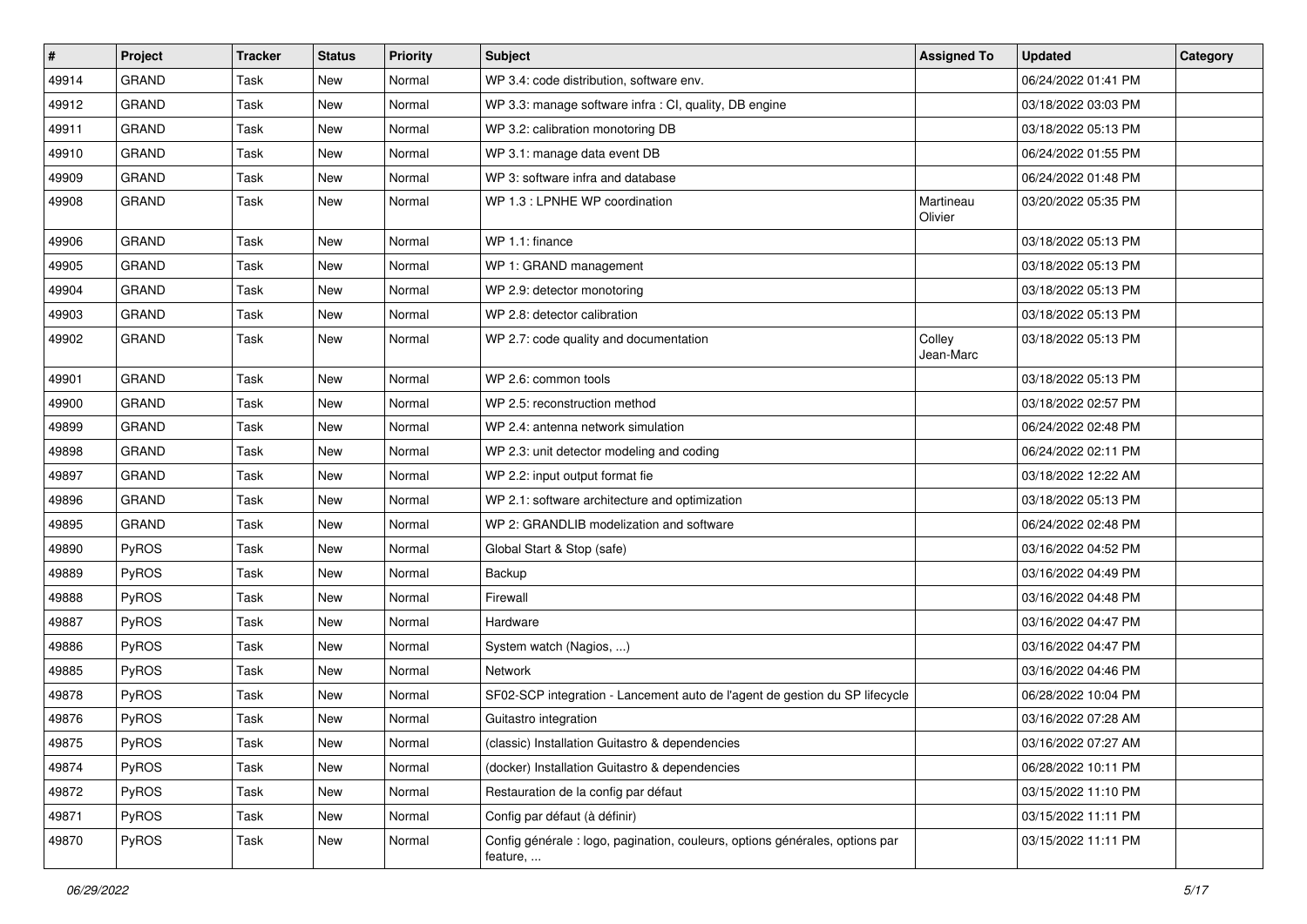| #     | Project      | <b>Tracker</b> | <b>Status</b> | <b>Priority</b> | Subject                                                                                                                               | <b>Assigned To</b>   | <b>Updated</b>      | Category |
|-------|--------------|----------------|---------------|-----------------|---------------------------------------------------------------------------------------------------------------------------------------|----------------------|---------------------|----------|
| 49543 | PyROS        | Task           | New           | Normal          | Users View (list & 1)                                                                                                                 |                      | 02/23/2022 06:06 PM |          |
| 49541 | PyROS        | Task           | <b>New</b>    | Normal          | API REST (website scripting via pyros_api.py script)                                                                                  | Koralewski<br>Alexis | 06/29/2022 07:26 AM |          |
| 49478 | PyROS        | Task           | New           | Normal          | Test                                                                                                                                  | Koralewski<br>Alexis | 02/22/2022 12:25 PM |          |
| 49253 | PyROS        | Task           | New           | Normal          | READ 1 & list                                                                                                                         |                      | 02/21/2022 03:21 PM |          |
| 49252 | PyROS        | Task           | <b>New</b>    | Normal          | <b>WEB FORM</b>                                                                                                                       |                      | 02/17/2022 01:59 PM |          |
| 49251 | PyROS        | Task           | New           | Normal          | Test                                                                                                                                  | Koralewski<br>Alexis | 02/22/2022 02:59 PM |          |
| 49250 | PyROS        | Task           | <b>New</b>    | Normal          | <b>CREATE/UPDATE Sequence</b>                                                                                                         |                      | 02/23/2022 12:02 PM |          |
| 49247 | PyROS        | Task           | New           | Normal          | State diagram (doc)                                                                                                                   |                      | 02/03/2022 09:34 AM |          |
| 49246 | PyROS        | Task           | New           | Normal          | Sequence Lifecycle (status)                                                                                                           |                      | 02/03/2022 09:34 AM |          |
| 49227 | PyROS        | Task           | New           | Normal          | Corrections cosmétiques (de pixels)                                                                                                   | Klotz Alain          | 02/02/2022 02:19 PM |          |
| 49224 | PyROS        | Task           | New           | Normal          | Choisir le bias, le flat, et le dark (en fn des metadata)                                                                             | Klotz Alain          | 02/02/2022 02:19 PM |          |
| 49217 | PyROS        | Task           | <b>New</b>    | Normal          | 5 - (L2) Critères de qualité d'image (+ json QUAL)                                                                                    | Klotz Alain          | 02/02/2022 02:37 PM |          |
| 49216 | <b>PyROS</b> | Task           | New           | Normal          | 4 - (L1c) - Combinaison d'images                                                                                                      | Klotz Alain          | 02/02/2022 02:36 PM |          |
| 49210 | PyROS        | Task           | New           | Normal          | <b>CONFIGURATION GENERALE</b>                                                                                                         |                      | 03/15/2022 11:11 PM |          |
| 49162 | PyROS        | Task           | New           | Normal          | Check sequence validity                                                                                                               | Klotz Alain          | 02/03/2022 10:23 AM |          |
| 49157 | PyROS        | Task           | New           | Normal          | Super Super Agent qui surveille l'ensemble des super agents sur chaque<br>noeud (?)                                                   |                      | 01/31/2022 12:12 PM |          |
| 49156 | PyROS        | Task           | New           | Normal          | Super Agent qui démarre et stoppe les autres agents, et surveille leur bonne<br>santé (les relance si besoin) => sur chaque noeud (?) |                      | 01/31/2022 12:12 PM |          |
| 49155 | PyROS        | Task           | <b>New</b>    | Normal          | Architecture décentralisée en plusieurs noeuds (communication via BD)                                                                 |                      | 01/31/2022 12:09 PM |          |
| 49152 | <b>PyROS</b> | Task           | New           | Normal          | RUN/EXEC - Start & Stop software (et Agents)                                                                                          |                      | 05/24/2022 02:55 PM |          |
| 49151 | PyROS        | Task           | New           | Normal          | Script central (pyros.py)                                                                                                             |                      | 01/31/2022 11:36 AM |          |
| 49137 | PyROS        | Task           | New           | Normal          | Integration Guitastro lib                                                                                                             | Klotz Alain          | 02/02/2022 03:27 PM |          |
| 49136 | PyROS        | Task           | New           | Normal          | GF03-INFRA - Logging integration (general logs & agents)                                                                              |                      | 06/29/2022 07:25 AM |          |
| 49135 | PyROS        | Task           | New           | Normal          | SF15-SST integration (agents, start, stop, commands)                                                                                  |                      | 06/29/2022 07:23 AM |          |
| 49134 | PyROS        | Task           | New           | Normal          | SF14-OBC integration                                                                                                                  |                      | 01/29/2022 12:52 AM |          |
| 49133 | PyROS        | Task           | New           | Normal          | SF13-IAF integration                                                                                                                  |                      | 01/29/2022 12:47 AM |          |
| 49132 | PyROS        | Task           | New           | Normal          | SF12-IAN integration                                                                                                                  |                      | 01/29/2022 12:48 AM |          |
| 49131 | PyROS        | Task           | New           | Normal          | SF11-IPC integration                                                                                                                  |                      | 01/29/2022 12:46 AM |          |
| 49130 | PyROS        | Task           | New           | Normal          | SF10-CAL integration                                                                                                                  |                      | 01/29/2022 12:46 AM |          |
| 49129 | PyROS        | Task           | New           | Normal          | SF09-CMC integration                                                                                                                  |                      | 01/29/2022 12:46 AM |          |
| 49128 | PyROS        | Task           | New           | Normal          | SF08-EXE integration                                                                                                                  |                      | 01/29/2022 12:45 AM |          |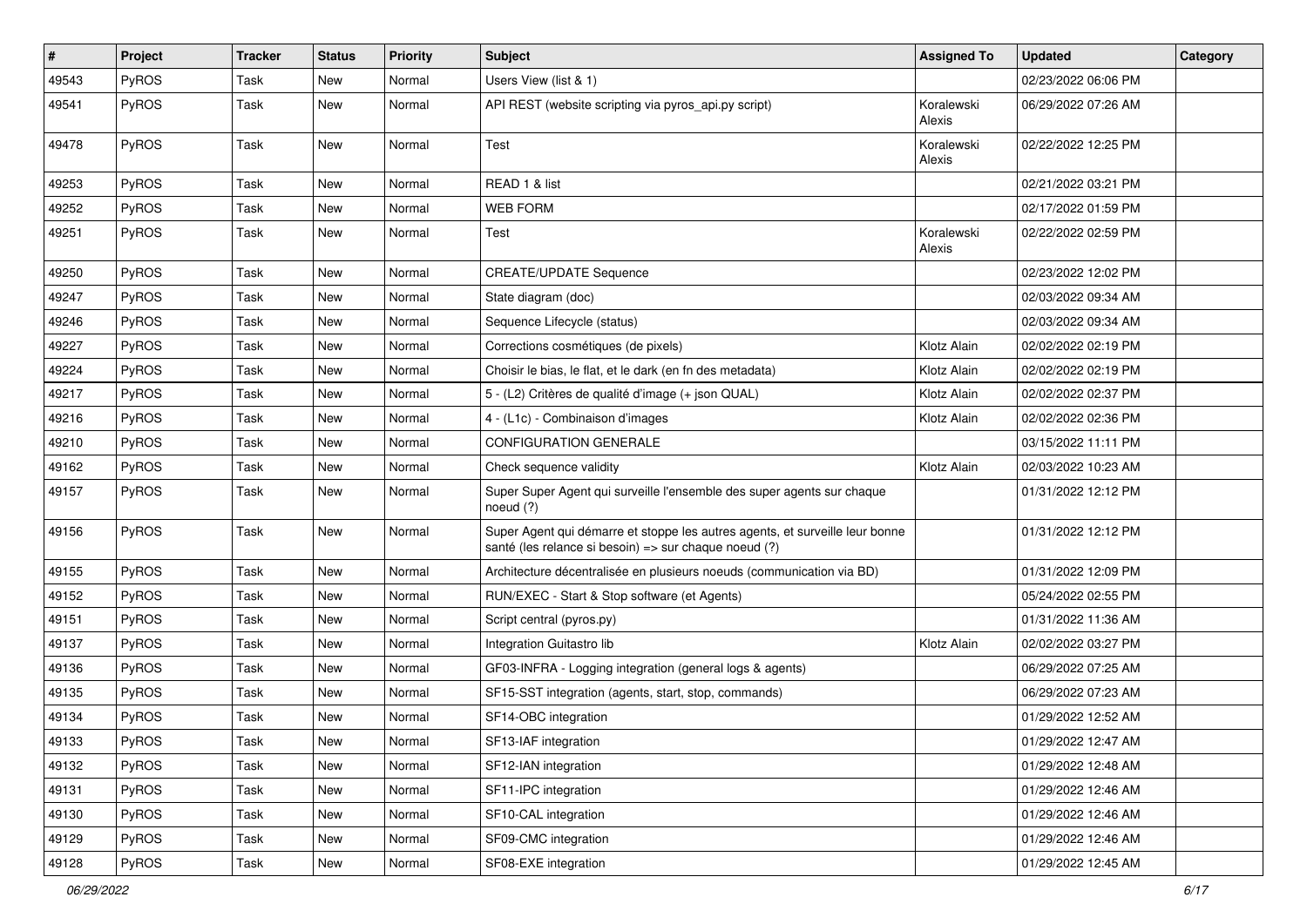| #     | Project      | <b>Tracker</b> | <b>Status</b> | <b>Priority</b> | <b>Subject</b>                                                                                                 | <b>Assigned To</b> | <b>Updated</b>      | Category |
|-------|--------------|----------------|---------------|-----------------|----------------------------------------------------------------------------------------------------------------|--------------------|---------------------|----------|
| 49127 | PyROS        | Task           | New           | Normal          | SF07-PLN integration                                                                                           |                    | 01/29/2022 12:45 AM |          |
| 49126 | PyROS        | Task           | <b>New</b>    | Normal          | SF06-ALR integration                                                                                           |                    | 01/29/2022 12:45 AM |          |
| 49125 | <b>PyROS</b> | Task           | <b>New</b>    | Normal          | SF05-SEQ integration                                                                                           |                    | 03/15/2022 11:03 PM |          |
| 49124 | PyROS        | Task           | New           | Normal          | SF04-SPV integration (AgentMajordome)                                                                          |                    | 06/29/2022 07:21 AM |          |
| 49123 | PyROS        | Task           | <b>New</b>    | Normal          | SF03-ENV integration                                                                                           |                    | 06/29/2022 07:20 AM |          |
| 49122 | PyROS        | Task           | <b>New</b>    | Normal          | SF02-SCP integration                                                                                           |                    | 01/29/2022 12:50 AM |          |
| 49121 | PyROS        | Task           | <b>New</b>    | Normal          | SF01-USR integration                                                                                           |                    | 01/29/2022 12:50 AM |          |
| 49120 | PyROS        | Task           | <b>New</b>    | Normal          | General Design (structure, design, responsive, CSS)                                                            |                    | 06/29/2022 07:18 AM |          |
| 48784 | <b>XLDP</b>  | <b>Bug</b>     | <b>New</b>    | Normal          | Jobs en erreurs depuis le 19/01 19h30                                                                          |                    | 01/20/2022 10:12 AM |          |
| 48307 | PyROS        | Task           | <b>New</b>    | Normal          | Send, Receive, and Process Commands (Agent <= > Agent)                                                         |                    | 06/29/2022 07:33 AM |          |
| 48290 | PyROS        | Task           | New           | Normal          | Auto mode                                                                                                      |                    | 12/14/2021 12:35 PM |          |
| 48289 | PyROS        | Task           | New           | Normal          | Entity (AgentDevice class)                                                                                     |                    | 12/14/2021 12:32 PM |          |
| 48288 | PyROS        | Task           | New           | Normal          | Entity (DeviceController class)                                                                                |                    | 12/14/2021 12:31 PM |          |
| 48285 | PyROS        | Task           | <b>New</b>    | Normal          | Lancement auto et gestion du DeviceController associé                                                          |                    | 12/14/2021 12:22 PM |          |
| 48284 | PyROS        | Task           | <b>New</b>    | Normal          | Lancement auto et gestion des Components associés (qui sont aussi des<br>DeviceController)                     |                    | 12/14/2021 12:20 PM |          |
| 48279 | PyROS        | Task           | <b>New</b>    | Normal          | General LOGGING (fichiers texte, écran en mode debug)                                                          |                    | 03/16/2022 04:45 PM |          |
| 48276 | PyROS        | Task           | <b>New</b>    | Normal          | Scripts d'installation docker                                                                                  |                    | 12/14/2021 11:44 AM |          |
| 48275 | PyROS        | Task           | New           | Normal          | version PROD TNC Nouvelle Calédonie - instance docker de production sur<br>site final                          |                    | 12/14/2021 11:42 AM |          |
| 48274 | PyROS        | Task           | New           | Normal          | version TEST TNC France - instance docker de test en France                                                    |                    | 12/14/2021 11:42 AM |          |
| 48273 | PyROS        | Task           | <b>New</b>    | Normal          | version DEV guitalens - instance docker sur serveur guitalens                                                  |                    | 12/14/2021 11:46 AM |          |
| 48270 | PyROS        | Task           | <b>New</b>    | Normal          | SCRIPT INSTALL/UPDATE (PYROS/pyros.py) (uniquement pour la partie<br>install & update)                         |                    | 02/23/2022 05:57 PM |          |
| 48223 | LabInvent    | Task           | <b>New</b>    | Normal          | instance perso (docker)                                                                                        |                    | 12/13/2021 11:08 AM |          |
| 48222 | LabInvent    | Task           | <b>New</b>    | Normal          | (NEW func) Gérer Suivi d'un User                                                                               |                    | 12/13/2021 10:39 AM |          |
| 48005 | LabInvent    | Task           | <b>New</b>    | Normal          | <b>Bugfix toutes les Deprecated Errors</b>                                                                     |                    | 12/06/2021 02:37 PM |          |
| 47966 | LabInvent    | Task           | <b>New</b>    | Normal          | Ajouter test Commande (avec devis joint)                                                                       |                    | 11/30/2021 04:17 PM |          |
| 47959 | LabInvent    | Task           | New           | Normal          | *** F - ENTITY - Fournisseurs                                                                                  |                    | 11/30/2021 12:57 PM |          |
| 47958 | LabInvent    | Task           | New           | Normal          | delete (generic)                                                                                               |                    | 11/30/2021 12:47 PM |          |
| 47957 | LabInvent    | Feature        | New           | Normal          | *** F - ENTITY - Les GROUPES (de User ou Materiel) : Thématique, Métier,<br>Projet, Site (+ Pole ou Service ?) |                    | 12/13/2021 11:12 AM |          |
| 47954 | LabInvent    | Task           | New           | Normal          | 1 - CREATED                                                                                                    |                    | 11/30/2021 01:27 PM |          |
| 47953 | LabInvent    | Task           | New           | Normal          | 2a - TOBEORDERED (optionnel)                                                                                   |                    | 11/30/2021 01:27 PM |          |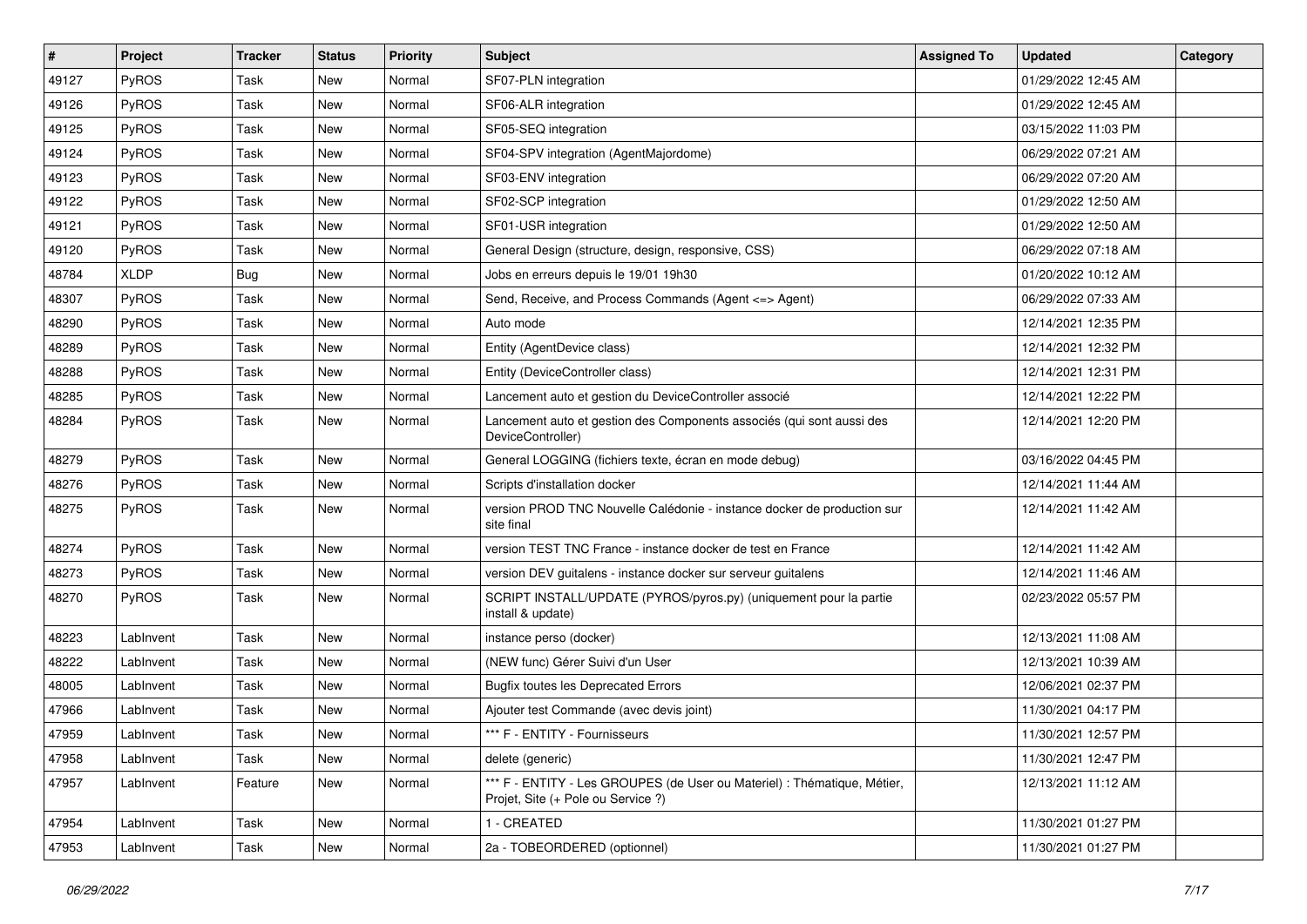| #     | Project   | <b>Tracker</b> | <b>Status</b> | <b>Priority</b> | <b>Subject</b>                                                                            | <b>Assigned To</b> | <b>Updated</b>      | Category |
|-------|-----------|----------------|---------------|-----------------|-------------------------------------------------------------------------------------------|--------------------|---------------------|----------|
| 47951 | LabInvent | Feature        | <b>New</b>    | Normal          | *** F - Etiquettes & Imprimantes                                                          |                    | 11/30/2021 01:42 PM |          |
| 47950 | LabInvent | Task           | <b>New</b>    | Normal          | DB complète à mettre à jour                                                               |                    | 11/30/2021 12:26 PM |          |
| 47946 | LabInvent | Task           | New           | Normal          | classic only                                                                              |                    | 12/03/2021 09:50 AM |          |
| 47945 | LabInvent | Task           | New           | Normal          | <b>ALL</b>                                                                                |                    | 11/30/2021 12:23 PM |          |
| 47935 | LabInvent | Task           | New           | Normal          | 2b - VALIDATED                                                                            |                    | 11/30/2021 01:27 PM |          |
| 47932 | LabInvent | Feature        | <b>New</b>    | Normal          | *** F - DOC (documentation)                                                               |                    | 11/30/2021 01:10 PM |          |
| 47930 | LabInvent | Task           | <b>New</b>    | Normal          | *** F - ENTITY - QrCode                                                                   |                    | 11/30/2021 01:26 PM |          |
| 47925 | LabInvent | Task           | <b>New</b>    | Normal          | (après cakephp v4) Passer à Php 8                                                         |                    | 11/30/2021 11:48 AM |          |
| 47924 | LabInvent | Task           | <b>New</b>    | Normal          | (après 3.9) Passer à v4                                                                   |                    | 11/30/2021 11:48 AM |          |
| 47913 | LabInvent | Task           | <b>New</b>    | Normal          | ROLES (profils)                                                                           |                    | 11/30/2021 01:39 PM |          |
| 47911 | LabInvent | Task           | <b>New</b>    | Normal          | Create/Update (add_edit generic)                                                          |                    | 11/30/2021 11:04 AM |          |
| 47907 | LabInvent | Task           | <b>New</b>    | Normal          | *** F - Config YAML (champs materiels) : champs obligatoires,<br>recommandés, ou readonly |                    | 11/30/2021 01:25 PM |          |
| 47895 | LabInvent | Feature        | <b>New</b>    | Normal          | *** F - ENTITY - Documents attachés (à Materiel ou Suivi)                                 |                    | 12/13/2021 11:09 AM |          |
| 47893 | LabInvent | Task           | <b>New</b>    | Normal          | Views                                                                                     |                    | 11/30/2021 01:21 PM |          |
| 47889 | LabInvent | Task           | <b>New</b>    | Normal          | Changer statut - setStatusTo*()                                                           |                    | 11/30/2021 01:19 PM |          |
| 47885 | LabInvent | Task           | <b>New</b>    | Normal          | filtrage (voir formulaire index)                                                          |                    | 11/30/2021 01:30 PM |          |
| 47883 | LabInvent | Task           | <b>New</b>    | Normal          | formulaire de recherche multi-critères                                                    |                    | 11/30/2021 01:30 PM |          |
| 47880 | LabInvent | Task           | <b>New</b>    | Normal          | Read - index                                                                              |                    | 11/30/2021 01:16 PM |          |
| 47873 | LabInvent | Task           | <b>New</b>    | Normal          | Model (Entity & Table)                                                                    |                    | 12/01/2021 09:37 AM |          |
| 47871 | LabInvent | Task           | New           | Normal          | Autorisations                                                                             |                    | 11/30/2021 01:29 PM |          |
| 47870 | LabInvent | Task           | <b>New</b>    | Normal          | Tests (Materiels)                                                                         |                    | 11/30/2021 03:38 PM |          |
| 47869 | LabInvent | Feature        | <b>New</b>    | Normal          | *** F - Tests                                                                             |                    | 12/06/2021 02:28 PM |          |
| 47868 | LabInvent | Task           | <b>New</b>    | Normal          | *** F - Super Entité (AppController, AppTable)                                            |                    | 11/30/2021 01:34 PM |          |
| 47865 | LabInvent | Feature        | <b>New</b>    | Normal          | *** F - Configuration générale                                                            |                    | 12/13/2021 11:06 AM |          |
| 47864 | LabInvent | Feature        | New           | Normal          | *** F - ENTITY - Autres                                                                   |                    | 11/30/2021 12:57 PM |          |
| 47862 | LabInvent | Feature        | <b>New</b>    | Normal          | *** F - ENTITY - Prets (de Materiel)                                                      |                    | 12/13/2021 11:10 AM |          |
| 47447 | PyROS     | Task           | <b>New</b>    | Normal          | (F05) ACTIONS (CRUD), VIEWS, and AUTHORIZATIONS                                           |                    | 02/23/2022 10:45 AM |          |
| 47446 | PyROS     | Task           | New           | Normal          | <b>DOSSIER SSI</b>                                                                        |                    | 10/11/2021 11:32 AM |          |
| 47445 | PyROS     | Task           | New           | Normal          | CAHIER DE RECETTE (NC)                                                                    |                    | 10/11/2021 11:31 AM |          |
| 47444 | PyROS     | Task           | New           | Normal          | MANUELS UTILISATION, INSTALLATION, ET MAINTENANCE                                         |                    | 10/11/2021 11:31 AM |          |
| 47443 | PyROS     | Task           | New           | Normal          | RAPPORT DES TESTS & VALIDATIONS (application du plan de test)                             |                    | 10/11/2021 11:31 AM |          |
| 47442 | PyROS     | Task           | New           | Normal          | PLAN DE TESTS ET DE VALIDATIONS                                                           |                    | 10/11/2021 11:33 AM |          |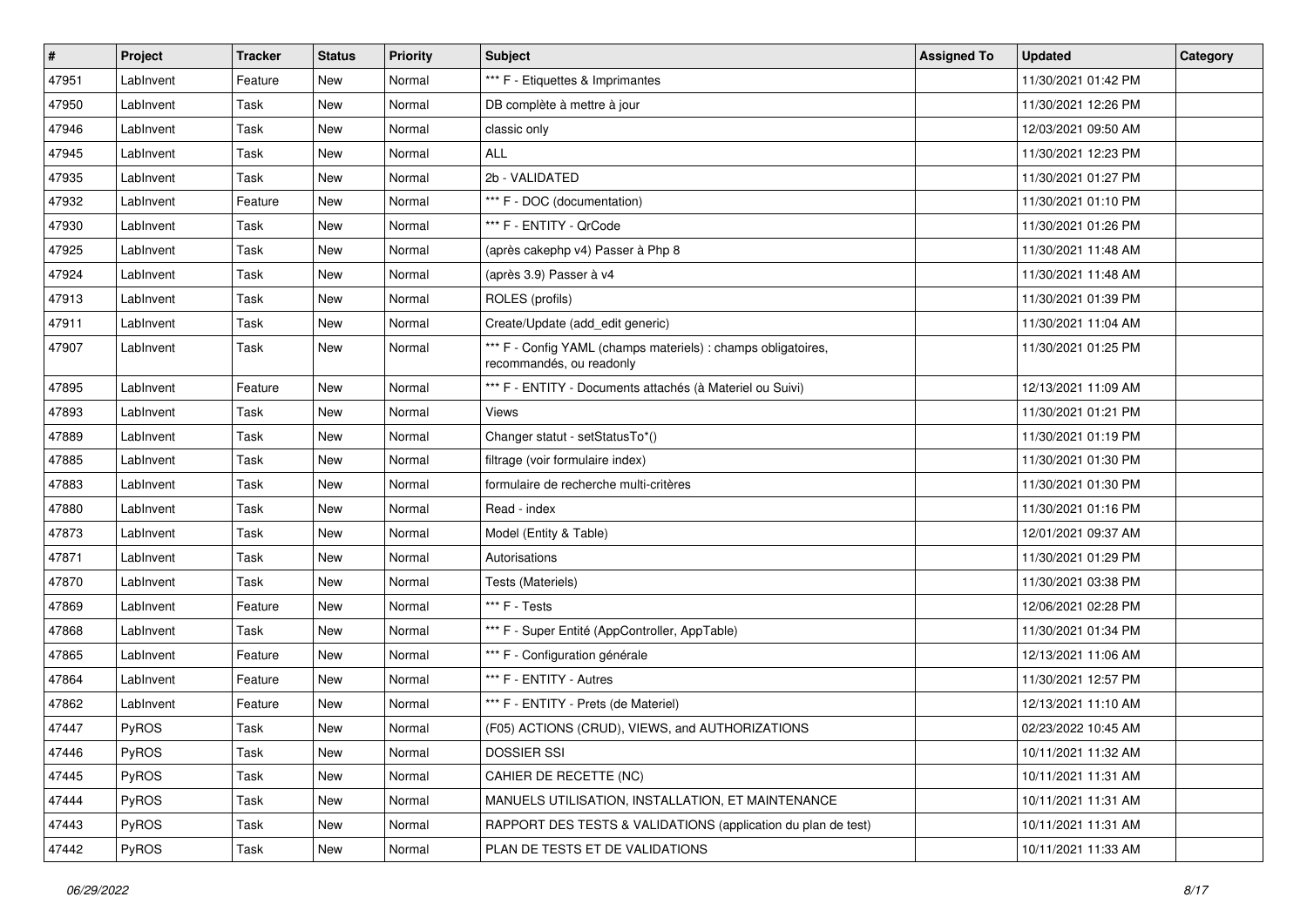| $\vert$ # | Project | <b>Tracker</b> | <b>Status</b> | <b>Priority</b> | <b>Subject</b>                                                                              | <b>Assigned To</b> | <b>Updated</b>      | Category |
|-----------|---------|----------------|---------------|-----------------|---------------------------------------------------------------------------------------------|--------------------|---------------------|----------|
| 47441     | PyROS   | Task           | <b>New</b>    | Normal          | DOSSIER DE DÉFINITION                                                                       |                    | 10/11/2021 11:32 AM |          |
| 47440     | PyROS   | Task           | <b>New</b>    | Normal          | <b>LIVRABLES</b>                                                                            |                    | 10/11/2021 11:29 AM |          |
| 47439     | PyROS   | Task           | <b>New</b>    | Normal          | PA et PK CNES                                                                               |                    | 01/31/2022 11:29 AM |          |
| 47438     | PyROS   | Task           | <b>New</b>    | Normal          | PK5 (2023-06) - Doc LIVRABLES (et Présentations)                                            |                    | 10/11/2021 11:26 AM |          |
| 47437     | PyROS   | Task           | <b>New</b>    | Normal          | PA4.1 (2023-05) - Présentations et Rapport Avancement                                       |                    | 10/11/2021 11:25 AM |          |
| 47436     | PyROS   | Task           | <b>New</b>    | Normal          | PK4 (2023-02) - Doc LIVRABLES (et Présentations)                                            |                    | 10/11/2021 11:23 AM |          |
| 47435     | PyROS   | Task           | <b>New</b>    | Normal          | PA3.2 (2023-02) - Présentations et Rapport Avancement                                       |                    | 10/11/2021 11:22 AM |          |
| 47433     | PyROS   | Task           | <b>New</b>    | Normal          | PA3.1 (2023-01) - Présentations et Rapport Avancement                                       |                    | 10/11/2021 11:22 AM |          |
| 47432     | PyROS   | Task           | New           | Normal          | PK3 (2023-01) - Doc LIVRABLES (et Présentations)                                            |                    | 10/11/2021 11:20 AM |          |
| 47431     | PyROS   | Task           | <b>New</b>    | Normal          | PA2.2 (2022-10) - Présentations et Rapport Avancement                                       |                    | 10/11/2021 11:19 AM |          |
| 47430     | PyROS   | Task           | New           | Normal          | PA2.1 (2022-08) - Présentations et Rapport Avancement                                       |                    | 10/11/2021 11:18 AM |          |
| 47428     | PyROS   | Task           | <b>New</b>    | Normal          | PK2 (2022-06) - Présentations + RA + Doc LIVRABLES                                          |                    | 01/31/2022 11:34 AM |          |
| 47419     | PyROS   | Task           | New           | Normal          | F16 FUNCTIONAL Tests                                                                        |                    | 10/11/2021 10:11 AM |          |
| 47418     | PyROS   | Task           | <b>New</b>    | Normal          | F15 FUNCTIONAL Tests                                                                        |                    | 10/11/2021 10:11 AM |          |
| 47416     | PyROS   | Task           | <b>New</b>    | Normal          | F13 FUNCTIONAL Tests                                                                        |                    | 10/11/2021 10:11 AM |          |
| 47415     | PyROS   | Task           | <b>New</b>    | Normal          | F12 FUNCTIONAL Tests                                                                        |                    | 10/11/2021 10:11 AM |          |
| 47414     | PyROS   | Task           | <b>New</b>    | Normal          | F11 FUNCTIONAL Tests                                                                        |                    | 10/11/2021 10:10 AM |          |
| 47413     | PyROS   | Task           | <b>New</b>    | Normal          | F10 FUNCTIONAL Tests                                                                        |                    | 10/11/2021 10:10 AM |          |
| 47411     | PyROS   | Task           | <b>New</b>    | Normal          | <b>F08 FUNCTIONAL Tests</b>                                                                 |                    | 10/11/2021 10:10 AM |          |
| 47410     | PyROS   | Task           | <b>New</b>    | Normal          | F07 FUNCTIONAL Tests                                                                        |                    | 10/11/2021 10:10 AM |          |
| 47409     | PyROS   | Task           | <b>New</b>    | Normal          | F06 FUNCTIONAL Tests                                                                        |                    | 10/11/2021 10:10 AM |          |
| 47403     | PyROS   | Task           | New           | Normal          | HIGH LEVEL FUNCTION TESTS - Transversal functionalities TESTs<br>involving several features |                    | 10/11/2021 10:08 AM |          |
| 47402     | PyROS   | Task           | New           | Normal          | INTEGRATION TESTS - FEATURES integration tests with each other                              |                    | 10/11/2021 10:07 AM |          |
| 47401     | PyROS   | Task           | <b>New</b>    | Normal          | FUNCTIONAL TESTS - Each FEATURE functional tests                                            |                    | 10/11/2021 11:42 AM |          |
| 47393     | PyROS   | Task           | New           | Normal          | Device Config file (cf F14)                                                                 |                    | 12/14/2021 12:33 PM |          |
| 47392     | PyROS   | Task           | <b>New</b>    | Normal          | Device Commands Grammar (Generic & Native)                                                  |                    | 12/14/2021 12:32 PM |          |
| 47391     | PyROS   | Task           | <b>New</b>    | Normal          | Device Simulator (DeviceSimulator)                                                          |                    | 12/14/2021 12:32 PM |          |
| 47390     | PyROS   | Task           | New           | Normal          | Device Agent (AgentDevice) (de type Agent)                                                  |                    | 12/14/2021 12:32 PM |          |
| 47389     | PyROS   | Task           | New           | Normal          | Device Controller (DeviceController)                                                        |                    | 12/14/2021 12:29 PM |          |
| 47387     | PyROS   | Task           | New           | Normal          | (F14) CRUD config                                                                           |                    | 01/29/2022 01:24 AM |          |
| 47386     | PyROS   | Task           | New           | Normal          | (F03) Initial data (fixture)                                                                |                    | 12/15/2021 07:32 AM |          |
| 47375     | PyROS   | Task           | New           | Normal          | Association quota SP                                                                        |                    | 10/11/2021 10:37 AM |          |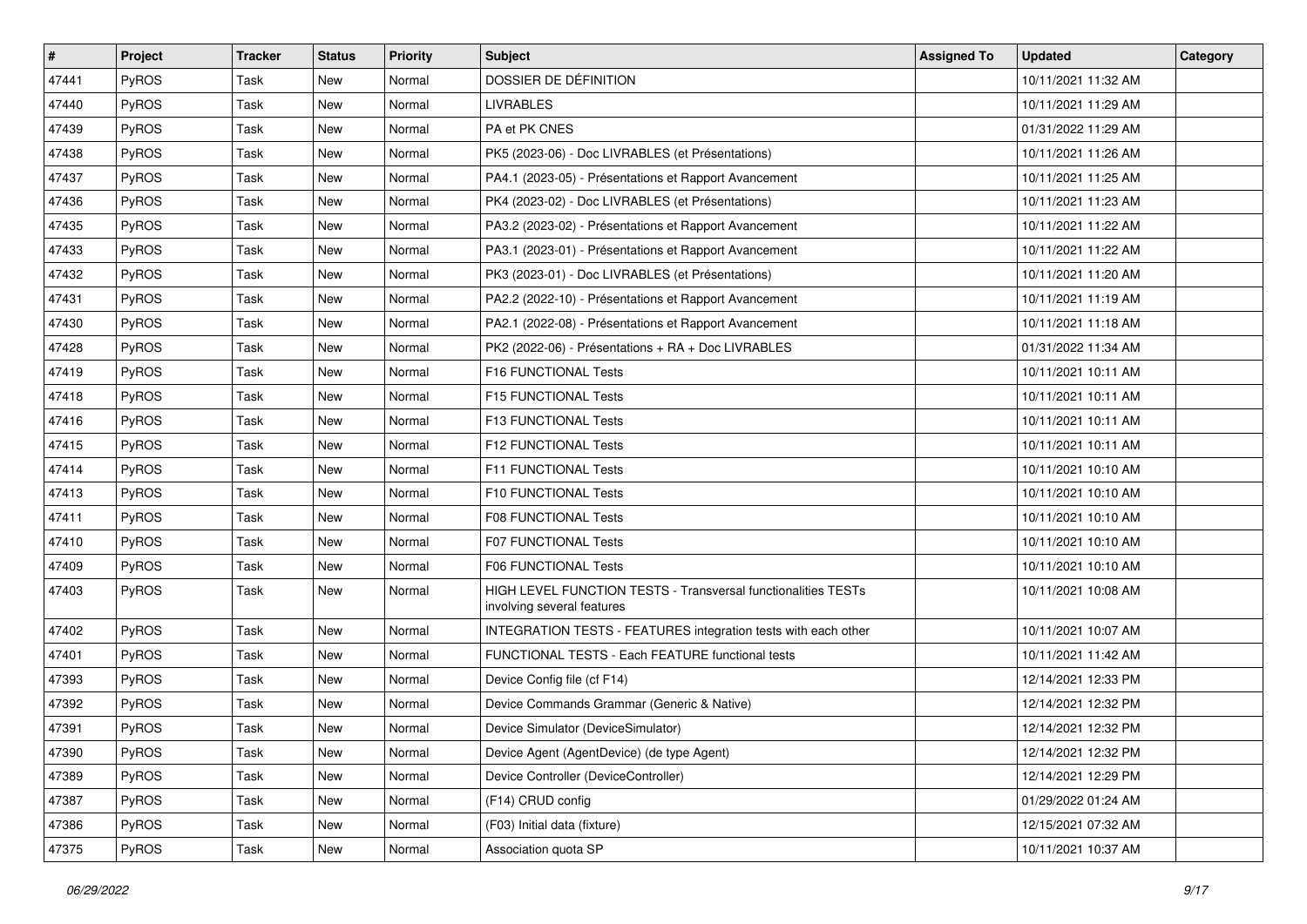| #     | Project      | <b>Tracker</b> | <b>Status</b> | <b>Priority</b> | <b>Subject</b>                                        | <b>Assigned To</b>     | <b>Updated</b>      | Category |
|-------|--------------|----------------|---------------|-----------------|-------------------------------------------------------|------------------------|---------------------|----------|
| 46790 | PyROS        | Task           | New           | Normal          | F16 - EXIGENCES satisfaites (+ tests mis à jour)      |                        | 09/14/2021 02:47 PM |          |
| 46789 | PyROS        | Task           | <b>New</b>    | Normal          | F15 - EXIGENCES satisfaites (+ tests mis à jour)      |                        | 09/14/2021 02:47 PM |          |
| 46788 | <b>PyROS</b> | Task           | New           | Normal          | (F14) EXIGENCES satisfaites (+ tests mis à jour)      |                        | 01/29/2022 01:24 AM |          |
| 46787 | PyROS        | Task           | New           | Normal          | (F09) REQUIREMENTS validated (+ tests udpated)        |                        | 12/14/2021 12:18 PM |          |
| 46786 | PyROS        | Task           | New           | Normal          | F08 - EXIGENCES satisfaites (+ tests mis à jour)      |                        | 09/14/2021 02:45 PM |          |
| 46785 | PyROS        | Task           | New           | Normal          | F07 - EXIGENCES satisfaites (+ tests mis à jour)      |                        | 09/14/2021 02:44 PM |          |
| 46783 | PyROS        | Task           | <b>New</b>    | Normal          | F04 - EXIGENCES satisfaites (+ tests mis à jour)      |                        | 09/14/2021 02:43 PM |          |
| 46782 | PyROS        | Task           | New           | Normal          | F03 - EXIGENCES satisfaites (+ tests mis à jour)      |                        | 09/14/2021 02:43 PM |          |
| 46781 | PyROS        | Task           | New           | Normal          | (F02) EXIGENCES satisfaites (+ tests mis à jour)      |                        | 01/29/2022 01:27 AM |          |
| 46780 | PyROS        | Task           | New           | Normal          | (F01) EXIGENCES satisfaites (+ tests mis à jour)      |                        | 10/08/2021 06:01 PM |          |
| 45818 | PyROS        | Task           | New           | Normal          | (F14) TESTS to validate this feature                  |                        | 08/09/2021 10:43 AM |          |
| 45816 | PyROS        | Task           | New           | Normal          | <b>SP Delete</b>                                      |                        | 10/28/2021 08:35 AM |          |
| 45815 | PyROS        | Task           | New           | Normal          | test_SCP_manage_quota                                 |                        | 09/22/2021 04:47 PM |          |
| 45811 | PyROS        | Task           | New           | Normal          | SP update                                             |                        | 11/03/2021 09:16 AM |          |
| 45810 | PyROS        | Task           | <b>New</b>    | Normal          | SP Read (view list and view 1)                        |                        | 10/27/2021 02:47 PM |          |
| 45809 | <b>PyROS</b> | Task           | New           | Normal          | <b>SP</b> Create                                      |                        | 10/27/2021 08:42 AM |          |
| 45799 | PyROS        | Task           | New           | Normal          | Execute TESTS on commit/push (new script PUSH)        | <b>Pallier Etienne</b> | 07/19/2021 08:54 AM |          |
| 45791 | PyROS        | Task           | New           | Normal          | PA1.1 (2022-03) - Présentations et Rapport Avancement |                        | 10/11/2021 11:14 AM |          |
| 45790 | PyROS        | Task           | New           | Normal          | PK1 (2022-01) - Présentations + RA + Doc LIVRABLES    |                        | 01/31/2022 11:33 AM |          |
| 45776 | PyROS        | Task           | New           | Normal          | <b>Test User Delete</b>                               |                        | 08/13/2021 01:46 PM |          |
| 45772 | PyROS        | Task           | New           | Normal          | Test User Read (view list and view 1)                 |                        | 08/13/2021 01:51 PM |          |
| 45766 | PyROS        | Task           | New           | Normal          | <b>Test User Update</b>                               |                        | 08/13/2021 01:53 PM |          |
| 45762 | PyROS        | Task           | New           | Normal          | <b>Test User Connexion</b>                            |                        | 08/13/2021 01:55 PM |          |
| 45761 | PyROS        | Task           | New           | Normal          | Test User Create (registration)                       |                        | 08/13/2021 01:54 PM |          |
| 45756 | PyROS        | Task           | New           | Normal          | QUOTA & PRIO - Gestion du quota et de la priorité     |                        | 10/11/2021 10:35 AM |          |
| 45748 | PyROS        | Task           | New           | Normal          | Définir Accesseurs (getX())                           |                        | 01/29/2022 01:21 AM |          |
| 45556 | PyROS        | Task           | New           | Normal          | User activation/deactivation                          |                        | 06/25/2021 08:18 AM |          |
| 45552 | PyROS        | Task           | New           | Normal          | General configuration integration                     |                        | 03/15/2022 11:15 PM |          |
| 45550 | PyROS        | Task           | New           | Normal          | Users View & Export                                   | Koralewski<br>Alexis   | 03/29/2022 09:14 AM |          |
| 45484 | PyROS        | Feature        | New           | Normal          | **** D5 - Images management (L1-L2)                   |                        | 02/02/2022 02:36 PM |          |
| 45481 | PyROS        | Feature        | New           | Normal          | **** D2 - Users & Programs                            |                        | 03/29/2022 09:17 AM |          |
| 45452 | PyROS        | Story          | New           | Normal          | *** REQ-0XX REQUIREMENTS FROM CNES (PR)               |                        | 06/14/2021 01:17 PM |          |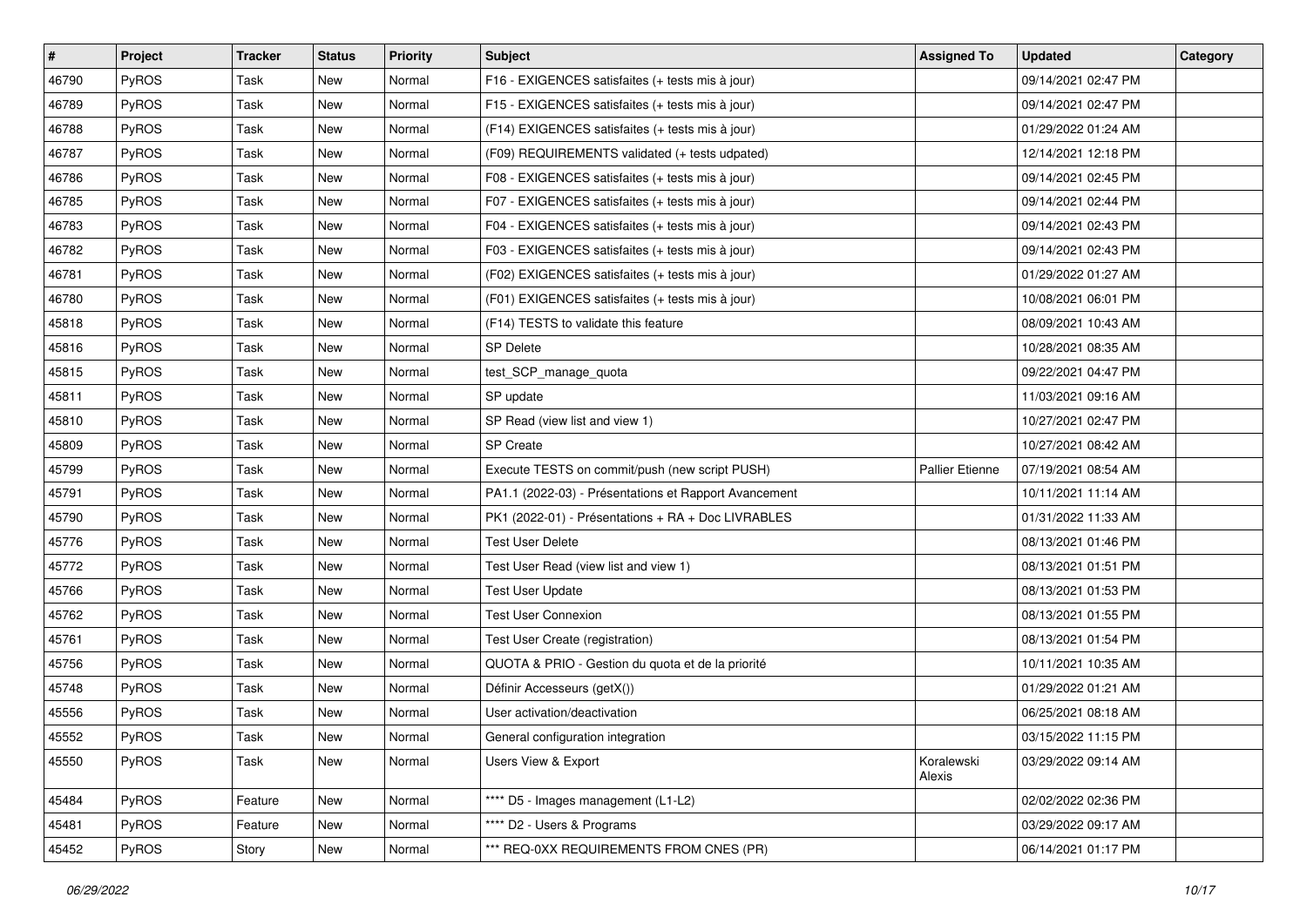| $\vert$ # | <b>Project</b> | <b>Tracker</b> | <b>Status</b> | <b>Priority</b> | <b>Subject</b>                                                                                                          | <b>Assigned To</b>   | <b>Updated</b>      | Category |
|-----------|----------------|----------------|---------------|-----------------|-------------------------------------------------------------------------------------------------------------------------|----------------------|---------------------|----------|
| 45346     | PyROS          | Task           | <b>New</b>    | Normal          | (F10) ENTITIES - Initial data (fixture)                                                                                 |                      | 06/03/2021 09:17 AM |          |
| 45340     | PyROS          | Task           | <b>New</b>    | Normal          | <b>INITIAL DATA (fixtures)</b>                                                                                          | Koralewski<br>Alexis | 12/14/2021 12:09 PM |          |
| 45295     | PyROS          | Task           | <b>New</b>    | Normal          | Create DARK files (acquisition)                                                                                         |                      | 05/27/2021 11:22 AM |          |
| 45294     | PyROS          | Task           | <b>New</b>    | Normal          | Create BIAS files (acquisition)                                                                                         |                      | 05/27/2021 11:22 AM |          |
| 45293     | <b>PyROS</b>   | Task           | <b>New</b>    | Normal          | Create FLAT files (acquisition)                                                                                         |                      | 05/27/2021 11:21 AM |          |
| 45292     | PyROS          | Task           | New           | Normal          | (F10) TESTS to validate this feature                                                                                    |                      | 05/27/2021 11:11 AM |          |
| 45291     | PyROS          | Task           | <b>New</b>    | Normal          | (F10) AUTHORIZATIONS for this feature (who can do what) : documentation<br>& implementation                             |                      | 06/08/2021 08:19 AM |          |
| 45290     | <b>PyROS</b>   | Task           | <b>New</b>    | Normal          | (F10) ENTITIES - definition & implementation                                                                            |                      | 06/03/2021 09:17 AM |          |
| 45195     | PyROS          | Story          | <b>New</b>    | Normal          | REQ-122 Page information état agent                                                                                     |                      | 05/12/2021 12:18 PM |          |
| 45194     | PyROS          | Story          | <b>New</b>    | Normal          | REQ-121 Limiter le nombre d'essais de connexion d'un utilisateur                                                        |                      | 05/12/2021 12:17 PM |          |
| 45193     | PyROS          | Story          | <b>New</b>    | Normal          | REQ-120 Pages web dédiées pour gérer différents besoins                                                                 |                      | 05/12/2021 12:17 PM |          |
| 45192     | <b>PyROS</b>   | Story          | <b>New</b>    | Normal          | REQ-119 Analyse images : le service de traitement d'images doit être<br>interopérable (à distance, par service externe) |                      | 05/12/2021 12:17 PM |          |
| 45191     | PyROS          | Story          | <b>New</b>    | Normal          | REQ-118 Avoir un obturateur sur les caméras (Utile pour faire les Dark)                                                 |                      | 05/12/2021 12:16 PM |          |
| 45190     | PyROS          | Story          | <b>New</b>    | Normal          | REQ-117 Calibration : génération des images de calibration en fonction du<br>temps (DBF) (Dark dépend du temps pose)    |                      | 05/12/2021 12:16 PM |          |
| 45189     | PyROS          | Story          | <b>New</b>    | Normal          | REQ-116 Calibration astro: trouver une solution quand l'image est distendue<br>(distortion)                             |                      | 05/12/2021 12:16 PM |          |
| 45188     | <b>PyROS</b>   | Story          | <b>New</b>    | Normal          | REQ-115 Calibration: traiter efficacement les fichiers de calibration DBF<br>(dark, bias, flat)                         |                      | 05/12/2021 12:15 PM |          |
| 45187     | PyROS          | Story          | <b>New</b>    | Normal          | REQ-114 Planification des séquences : Equité                                                                            |                      | 05/12/2021 12:15 PM |          |
| 45186     | PyROS          | Story          | <b>New</b>    | Normal          | REQ-113 Planification des séquences : Efficacité, efficience                                                            |                      | 05/12/2021 12:15 PM |          |
| 45185     | PyROS          | Story          | <b>New</b>    | Normal          | REQ-112 Planification des séquences : Flexibilité                                                                       |                      | 05/12/2021 12:14 PM |          |
| 45184     | PyROS          | Story          | <b>New</b>    | Normal          | REQ-111 Mise en sécurité automatique en cas de cyclone                                                                  |                      | 03/16/2022 04:38 PM |          |
| 45183     | <b>PyROS</b>   | Story          | <b>New</b>    | Normal          | REQ-110 Arrêt et redémarrage automatique en cas de coupure électrique                                                   |                      | 03/16/2022 04:38 PM |          |
| 45182     | PyROS          | Story          | <b>New</b>    | Normal          | REQ-109 Afficher infos utiles sur les requetes/séquences                                                                |                      | 05/12/2021 12:13 PM |          |
| 45181     | PyROS          | Story          | <b>New</b>    | Normal          | REQ-108 Pouvoir déposer dans différents systèmes de coordonnées                                                         |                      | 02/22/2022 04:38 PM |          |
| 45180     | <b>PyROS</b>   | Story          | <b>New</b>    | Normal          | REQ-107 Suivi complet d'une requête, depuis son dépot, jusqu'à son<br>exécution, en passant par sa planification        |                      | 05/12/2021 12:12 PM |          |
| 45179     | PyROS          | Story          | <b>New</b>    | Normal          | REQ-106 Requete appartient à un SP (lié à un PI qui est lié à des users)                                                |                      | 05/12/2021 12:12 PM |          |
| 45178     | <b>PyROS</b>   | Story          | <b>New</b>    | Normal          | REQ-105 Pouvoir enlever une séquence (scène) déposée pour en déposer<br>une autre                                       |                      | 05/12/2021 12:11 PM |          |
| 45177     | PyROS          | Story          | <b>New</b>    | Normal          | REQ-104 Rôles utilisateurs (profils)                                                                                    |                      | 05/12/2021 12:11 PM |          |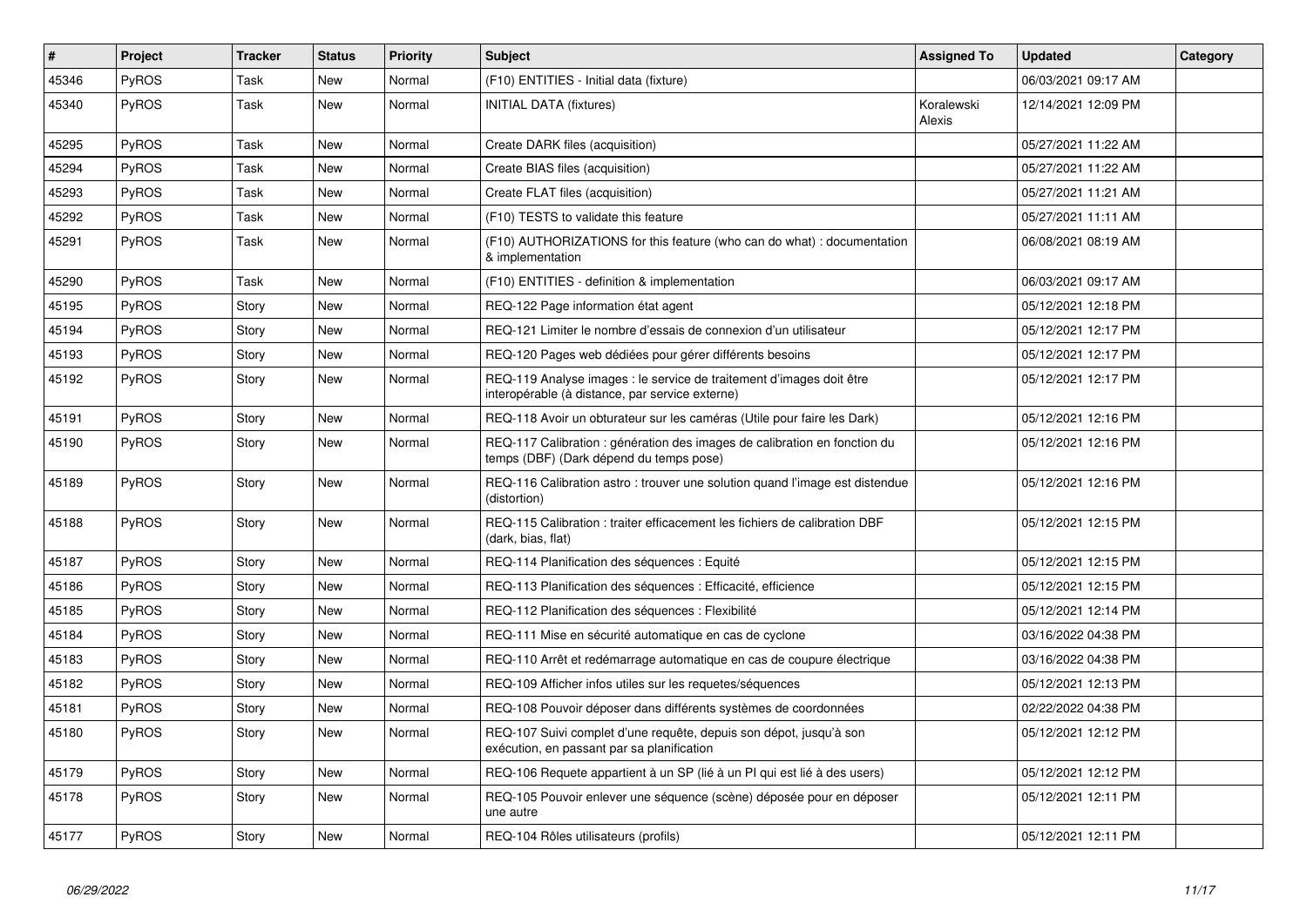| #     | Project | <b>Tracker</b> | <b>Status</b> | <b>Priority</b> | Subject                                                                                     | <b>Assigned To</b> | <b>Updated</b>      | Category |
|-------|---------|----------------|---------------|-----------------|---------------------------------------------------------------------------------------------|--------------------|---------------------|----------|
| 45176 | PyROS   | Story          | New           | Normal          | REQ-103 Connexion unique pour accéder à tous les services, si possible via<br>annuaire LDAP |                    | 05/12/2021 12:10 PM |          |
| 45175 | PyROS   | Story          | New           | Normal          | REQ-102 Surveillance et sécurisation de la BD                                               |                    | 03/16/2022 04:38 PM |          |
| 45174 | PyROS   | Story          | New           | Normal          | REQ-213 Sauvegarde temporaire des images brutes pour opérations de<br>maintenance           |                    | 05/12/2021 12:01 PM |          |
| 45173 | PyROS   | Story          | <b>New</b>    | Normal          | REQ-212 Espace privé pour extensions et déploiement sans git                                |                    | 05/12/2021 12:00 PM |          |
| 45172 | PyROS   | Story          | New           | Normal          | REQ-211 Allsky scan                                                                         |                    | 05/12/2021 11:58 AM |          |
| 45171 | PyROS   | Story          | New           | Normal          | REQ-210 Affichage contenu BD                                                                |                    | 05/12/2021 11:58 AM |          |
| 45170 | PyROS   | Story          | New           | Normal          | REQ-209 Lecture des logs                                                                    |                    | 05/12/2021 11:58 AM |          |
| 45169 | PyROS   | Story          | <b>New</b>    | Normal          | REQ-208 Lecture et téléchargement des images                                                |                    | 05/12/2021 11:57 AM |          |
| 45168 | PyROS   | Story          | New           | Normal          | REQ-207 Rapports de synthèse, outils de monitoring                                          |                    | 05/12/2021 11:57 AM |          |
| 45167 | PyROS   | Story          | New           | Normal          | REQ-206 Espace mutualisé (comme CADOR)                                                      |                    | 05/12/2021 11:57 AM |          |
| 45166 | PyROS   | Story          | <b>New</b>    | Normal          | REQ-205 Bandeau en haut de pages pour messages d'info ou avertissement                      |                    | 05/12/2021 11:56 AM |          |
| 45165 | PyROS   | Story          | New           | Normal          | REQ-204 Architecture site, différents espaces selon les roles                               |                    | 05/12/2021 11:56 AM |          |
| 45164 | PyROS   | Story          | <b>New</b>    | Normal          | REQ-203 GUI multilingue (choix de la langue)                                                |                    | 05/12/2021 11:55 AM |          |
| 45163 | PyROS   | Story          | New           | Normal          | REQ-013 PYROS-10 ordonnancement temps réel                                                  |                    | 07/01/2021 08:30 AM |          |
| 45162 | PyROS   | Story          | New           | Normal          | REQ-014 PYROS-10 priorité et quotas utilisateurs                                            |                    | 07/01/2021 08:29 AM |          |
| 45161 | PyROS   | Story          | <b>New</b>    | Normal          | REQ-011 PYROS-10 ordonnanceur sur chaque télescope                                          |                    | 07/01/2021 08:29 AM |          |
| 45160 | PyROS   | Story          | New           | Normal          | REQ-012 PYROS-10 limiter les temps morts entre requêtes                                     |                    | 05/12/2021 10:47 AM |          |
| 45159 | PyROS   | Story          | <b>New</b>    | Normal          | REQ-003 Interface avec les données CNRS de manière authentifiée                             |                    | 05/12/2021 10:46 AM |          |
| 45158 | PyROS   | Story          | New           | Normal          | REQ-006 Notification de changement d'état d'une requête                                     |                    | 05/12/2021 10:45 AM |          |
| 45157 | PyROS   | Story          | New           | Normal          | REQ-002 Déclenchement des jobs sur déclenchement au lieu de scrutation                      |                    | 05/12/2021 11:46 AM |          |
| 45156 | PyROS   | Story          | <b>New</b>    | Normal          | REQ-004 POC GTRS et websocket                                                               |                    | 05/12/2021 11:45 AM |          |
| 45155 | PyROS   | Story          | New           | Normal          | REQ-001 planification de tâches récurrentes                                                 |                    | 05/12/2021 10:44 AM |          |
| 45154 | PyROS   | Story          | New           | Normal          | REQ-070 SSI_010 Spécifications techniques SSI                                               |                    | 03/16/2022 04:42 PM |          |
| 45153 | PyROS   | Story          | New           | Normal          | REQ-051 Sécurité des systèmes informatique (SSI)                                            |                    | 03/16/2022 04:44 PM |          |
| 45152 | PyROS   | Story          | <b>New</b>    | Normal          | REQ-068 ACCEPT_010 Plan de validation et d'essai                                            |                    | 05/12/2021 10:42 AM |          |
| 45151 | PyROS   | Story          | <b>New</b>    | Normal          | REQ-069 Plan de validation et d'essai                                                       |                    | 05/12/2021 10:42 AM |          |
| 45150 | PyROS   | Story          | New           | Normal          | REQ-066 QUALIF_030 Exigence                                                                 |                    | 05/12/2021 10:41 AM |          |
| 45149 | PyROS   | Story          | New           | Normal          | REQ-067 Qualification des exigences                                                         |                    | 05/12/2021 10:41 AM |          |
| 45148 | PyROS   | Story          | <b>New</b>    | Normal          | REQ-063 Qualification opérationnelle                                                        |                    | 05/12/2021 10:40 AM |          |
| 45147 | PyROS   | Story          | New           | Normal          | REQ-059 Qualification technique                                                             |                    | 05/12/2021 10:40 AM |          |
| 45146 | PyROS   | Story          | New           | Normal          | REQ-064 Déploiement                                                                         |                    | 05/12/2021 10:39 AM |          |
| 45145 | PyROS   | Story          | New           | Normal          | REQ-062 QUALIF_020 Qualification opérationnelle                                             |                    | 05/12/2021 10:39 AM |          |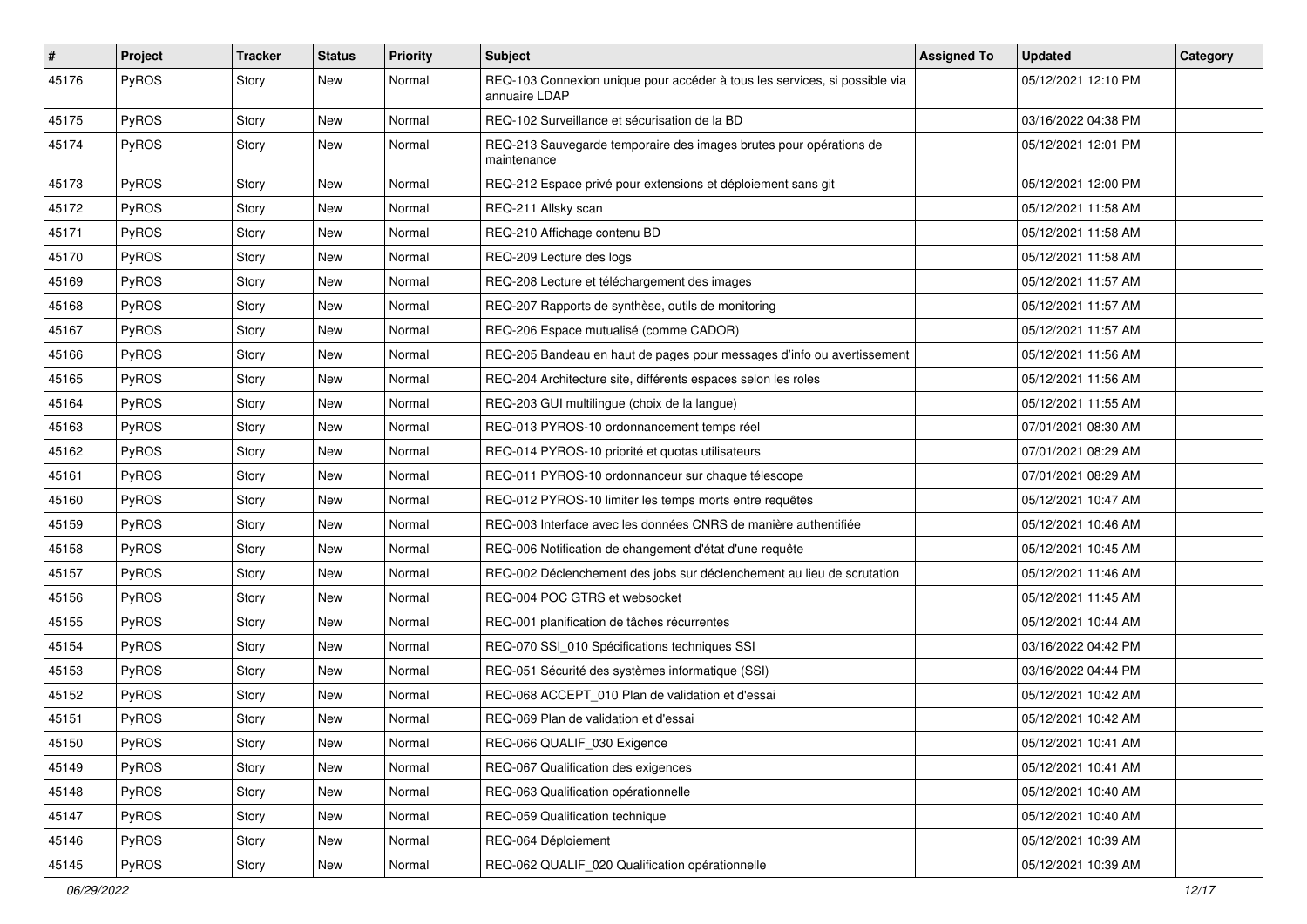| $\vert$ # | Project      | <b>Tracker</b> | <b>Status</b> | <b>Priority</b> | <b>Subject</b>                                                                          | <b>Assigned To</b> | <b>Updated</b>      | Category |
|-----------|--------------|----------------|---------------|-----------------|-----------------------------------------------------------------------------------------|--------------------|---------------------|----------|
| 45144     | PyROS        | Story          | <b>New</b>    | Normal          | REQ-060 JUSTIF_010 Justification de la définition                                       |                    | 05/12/2021 10:38 AM |          |
| 45143     | PyROS        | Story          | <b>New</b>    | Normal          | REQ-061 Justification de la définition                                                  |                    | 05/12/2021 10:37 AM |          |
| 45142     | PyROS        | Story          | New           | Normal          | REQ-058 QUALIF 010 Qualification technique                                              |                    | 05/12/2021 10:37 AM |          |
| 45141     | PyROS        | Story          | <b>New</b>    | Normal          | REQ-056 INTERFACE_010 Interfaçage avec PyROS                                            |                    | 05/12/2021 10:36 AM |          |
| 45140     | PyROS        | Story          | <b>New</b>    | Normal          | REQ-057 Interfaçage avec TAROT NC                                                       |                    | 05/12/2021 10:36 AM |          |
| 45139     | <b>PyROS</b> | Story          | New           | Normal          | REQ-054 Documentation et Formation                                                      |                    | 05/12/2021 10:35 AM |          |
| 45138     | PyROS        | Story          | <b>New</b>    | Normal          | REQ-055 ERGO 040 Documentation                                                          |                    | 05/12/2021 10:35 AM |          |
| 45137     | PyROS        | Story          | New           | Normal          | REQ-053 ERGO_030 Formation                                                              |                    | 05/12/2021 10:35 AM |          |
| 45136     | PyROS        | Story          | <b>New</b>    | Normal          | REQ-052 ERGO_020 Operabilité                                                            |                    | 05/12/2021 10:34 AM |          |
| 45135     | PyROS        | Story          | <b>New</b>    | Normal          | REQ-050 SURETE_260 Système informatique (SSI)                                           |                    | 03/16/2022 04:42 PM |          |
| 45134     | <b>PyROS</b> | Story          | <b>New</b>    | Normal          | REQ-043 SURETE_180 Sécurité des personnes : lumière                                     |                    | 05/12/2021 10:33 AM |          |
| 45133     | PyROS        | Story          | <b>New</b>    | Normal          | REQ-042 SURETE_170 Sécurité des personnes : système d'arrêt<br>automatique              |                    | 05/12/2021 10:33 AM |          |
| 45132     | PyROS        | Story          | <b>New</b>    | Normal          | REQ-031 SURETE_040 Automatisation du bâtiment                                           |                    | 05/12/2021 10:32 AM |          |
| 45131     | PyROS        | Story          | <b>New</b>    | Normal          | REQ-049 SURETE 250 Transfert des données                                                |                    | 03/16/2022 04:16 PM |          |
| 45130     | PyROS        | Story          | <b>New</b>    | Normal          | REQ-047 SURETE_240 Sauvegarde des données brutes                                        |                    | 03/16/2022 04:42 PM |          |
| 45129     | PyROS        | Story          | New           | Normal          | REQ-046 SURETE_210 Arrêt du système en cas de condition<br>météorologiques défavorables |                    | 03/16/2022 04:42 PM |          |
| 45128     | <b>PyROS</b> | Story          | <b>New</b>    | Normal          | REQ-045 SECURITE_200 Système d'alerte                                                   |                    | 03/16/2022 04:42 PM |          |
| 45127     | PyROS        | Story          | <b>New</b>    | Normal          | REQ-044 SURETE_190 Sécurité des personnes : système d'arrêt d'urgence                   |                    | 05/12/2021 10:30 AM |          |
| 45126     | <b>PyROS</b> | Story          | <b>New</b>    | Normal          | REQ-048 sauvegarde des données brutes                                                   |                    | 03/16/2022 04:43 PM |          |
| 45125     | PyROS        | Story          | <b>New</b>    | Normal          | REQ-041 information sur les composants (ajout)                                          |                    | 05/12/2021 10:29 AM |          |
| 45124     | PyROS        | Story          | <b>New</b>    | Normal          | REQ-038 focalisation, alignement,                                                       |                    | 05/12/2021 10:29 AM |          |
| 45123     | PyROS        | Story          | <b>New</b>    | Normal          | REQ-036 logiciel pour la maintenance à distance                                         |                    | 05/12/2021 10:28 AM |          |
| 45122     | PyROS        | Story          | <b>New</b>    | Normal          | REQ-032 automatisation du bâtiment et du télescope                                      |                    | 05/12/2021 10:27 AM |          |
| 45121     | PyROS        | Story          | <b>New</b>    | Normal          | REQ-009 requêtes de calibration                                                         |                    | 05/12/2021 10:54 AM |          |
| 45120     | PyROS        | Story          | <b>New</b>    | Normal          | REQ-017 Information sur les requêtes soumises par l'utilisateur                         |                    | 05/12/2021 10:55 AM |          |
| 45119     | PyROS        | Story          | <b>New</b>    | Normal          | REQ-008 requêtes SST flexibles                                                          |                    | 05/12/2021 10:54 AM |          |
| 45118     | PyROS        | Story          | New           | Normal          | REQ-016 informations sur les composants de l'observatoire                               |                    | 05/12/2021 10:55 AM |          |
| 45117     | PyROS        | Story          | New           | Normal          | REQ-019 Mise à disposition des images et mesures                                        |                    | 05/12/2021 10:55 AM |          |
| 45116     | PyROS        | Story          | New           | Normal          | REQ-039 SURETE 160 Sauvegarde des pannes                                                |                    | 05/12/2021 10:56 AM |          |
| 45115     | PyROS        | Story          | New           | Normal          | REQ-035 SURETE 130 Maintenance à distance                                               |                    | 05/12/2021 10:56 AM |          |
| 45114     | PyROS        | Story          | New           | Normal          | REQ-021 FONC_020 Saut en déclinaison entre chaque image                                 |                    | 05/12/2021 10:15 AM |          |
| 45113     | PyROS        | Story          | New           | Normal          | REQ-024 FONC 080 Directions et trajectoires accessibles                                 |                    | 05/12/2021 10:11 AM |          |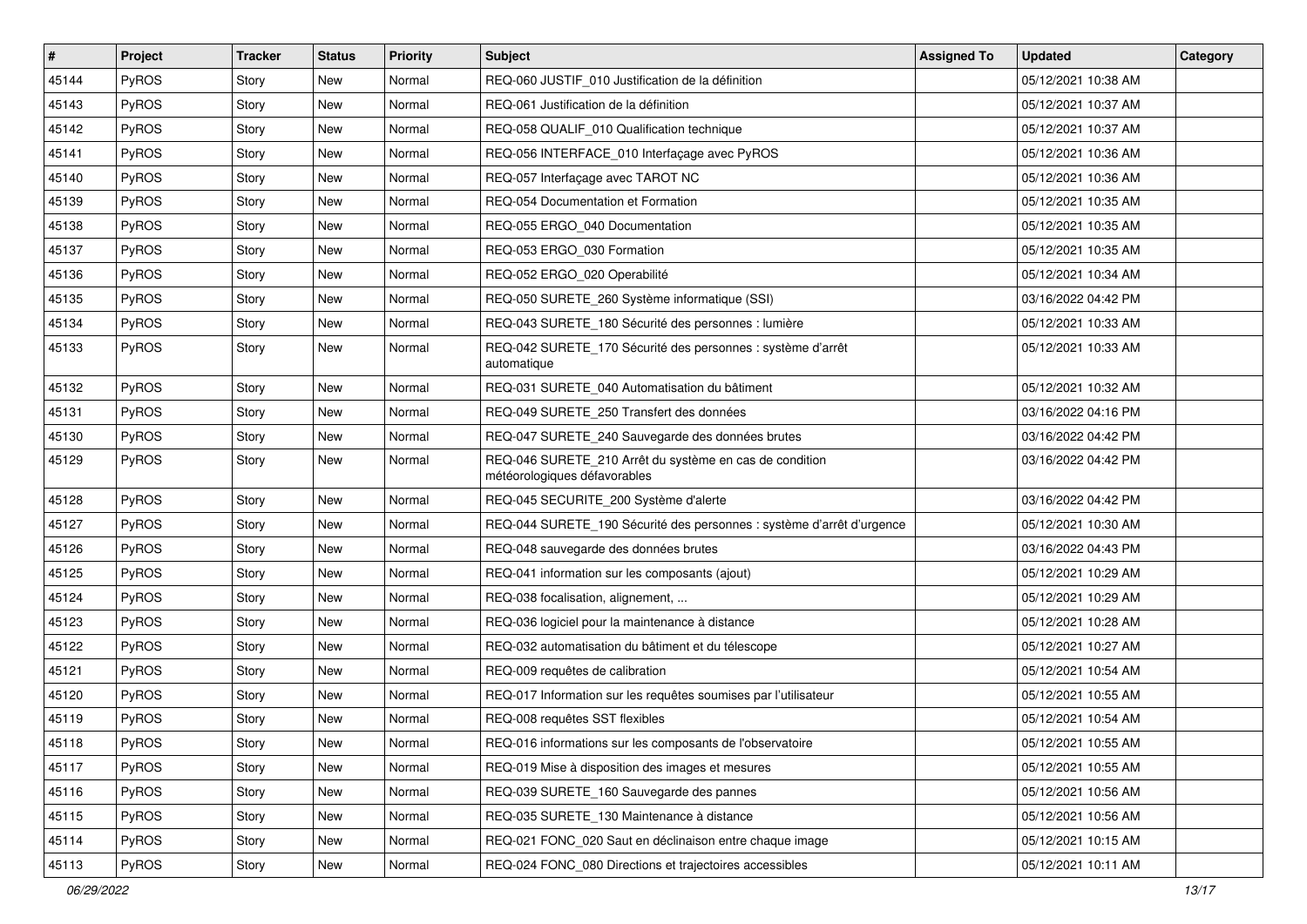| #     | <b>Project</b> | <b>Tracker</b> | <b>Status</b> | <b>Priority</b> | <b>Subject</b>                                                                                         | <b>Assigned To</b>     | <b>Updated</b>      | Category |
|-------|----------------|----------------|---------------|-----------------|--------------------------------------------------------------------------------------------------------|------------------------|---------------------|----------|
| 45112 | <b>PyROS</b>   | Story          | <b>New</b>    | Normal          | REQ-023 FONC 030 Délai de reprogrammation                                                              |                        | 05/12/2021 10:00 AM |          |
| 45103 | <b>PyROS</b>   | Story          | <b>New</b>    | Normal          | REQ-033 SURETE 050 Prise en compte de la météo                                                         |                        | 03/16/2022 04:42 PM |          |
| 45102 | <b>PyROS</b>   | Story          | <b>New</b>    | Normal          | REQ-029 Métadonnées des images                                                                         |                        | 05/11/2021 04:44 PM |          |
| 45101 | <b>PyROS</b>   | Story          | <b>New</b>    | Normal          | REQ-034 SURETE 080 Coupure électrique                                                                  |                        | 03/16/2022 04:42 PM |          |
| 45100 | PyROS          | Story          | <b>New</b>    | Normal          | REQ-026 Plage d'angles horaires et ligne d'horizon                                                     |                        | 05/11/2021 04:38 PM |          |
| 45099 | PyROS          | Story          | <b>New</b>    | Normal          | REQ-037 SURETE 140 Vérification du fonctionnement du télescope :<br>calibration                        |                        | 05/11/2021 04:35 PM |          |
| 45098 | <b>PyROS</b>   | Story          | <b>New</b>    | Normal          | REQ-030 SURETE_30 Répartition des nuits                                                                |                        | 05/11/2021 04:27 PM |          |
| 45097 | <b>PyROS</b>   | Story          | <b>New</b>    | Normal          | REQ-028 FONC 180 Métadonnées pour les poursuites LEO (optionnelle)                                     |                        | 05/11/2021 04:45 PM |          |
| 45096 | PyROS          | Story          | <b>New</b>    | Normal          | REQ-027 FONC_170 Métadonnées                                                                           |                        | 05/11/2021 04:44 PM |          |
| 45095 | <b>PyROS</b>   | Story          | <b>New</b>    | Normal          | REQ-018 Cloisonnement des données                                                                      |                        | 05/11/2021 04:17 PM |          |
| 45051 | PyROS          | Task           | <b>New</b>    | Normal          | Implémenter le protocole Indi avec une classe DeviceControllerIndi                                     |                        | 05/06/2021 05:05 PM |          |
| 45049 | PyROS          | Task           | <b>New</b>    | Normal          | <b>CAMERA FLI</b>                                                                                      |                        | 07/16/2021 09:34 AM |          |
| 45048 | <b>PyROS</b>   | Task           | <b>New</b>    | Normal          | HARDWARE DEVICES definition, test, config, management                                                  |                        | 10/08/2021 05:51 PM |          |
| 45047 | <b>PyROS</b>   | Task           | <b>New</b>    | Normal          | Piloter le telescope en mode manuel depuis le Dashboard                                                | <b>Pallier Etienne</b> | 12/14/2021 12:34 PM |          |
| 45046 | PyROS          | Task           | <b>New</b>    | Normal          | Manual mode                                                                                            |                        | 12/14/2021 12:34 PM |          |
| 45041 | PyROS          | Task           | <b>New</b>    | Normal          | Pouvoir télécharger zip ou faire clone depuis gitlab sans se connecter                                 | <b>Pallier Etienne</b> | 05/06/2021 04:05 PM |          |
| 45035 | PyROS          | Task           | <b>New</b>    | Normal          | Resilience (failure tolerance)                                                                         |                        | 05/06/2021 12:58 PM |          |
| 45034 | PyROS          | Task           | <b>New</b>    | Normal          | Resilience (failure tolerance)                                                                         |                        | 05/06/2021 12:58 PM |          |
| 45003 | PyROS          | Task           | <b>New</b>    | Normal          | Config Read & View                                                                                     | Koralewski<br>Alexis   | 08/09/2021 10:43 AM |          |
| 44999 | PyROS          | Task           | <b>New</b>    | Normal          | Execution                                                                                              |                        | 12/14/2021 12:35 PM |          |
| 44998 | <b>PyROS</b>   | Task           | <b>New</b>    | Normal          | Monitoring: Check & log continuously instrument (or telescope) status                                  |                        | 12/14/2021 12:33 PM |          |
| 44997 | <b>PyROS</b>   | Task           | <b>New</b>    | Normal          | Start & Stop                                                                                           |                        | 12/14/2021 12:33 PM |          |
| 44995 | PyROS          | Task           | <b>New</b>    | Normal          | (F09) TESTS to validate this feature                                                                   |                        | 10/08/2021 05:45 PM |          |
| 44994 | PyROS          | Task           | <b>New</b>    | Normal          | (F09) AUTHORIZATIONS for this feature (who can do what) : doc & implem.                                |                        | 12/14/2021 12:15 PM |          |
| 44993 | PyROS          | Task           | <b>New</b>    | Normal          | (F09) ENTITIES definition & implementation                                                             |                        | 12/14/2021 12:33 PM |          |
| 44992 | PyROS          | Task           | <b>New</b>    | Normal          | Switch modes between Automatic and Manual mode                                                         |                        | 05/04/2021 12:31 PM |          |
| 44991 | PyROS          | Task           | <b>New</b>    | Normal          | Execution                                                                                              |                        | 05/04/2021 12:30 PM |          |
| 44990 | PyROS          | Task           | <b>New</b>    | Normal          | Monitoring: Check & log continuously Telescope and instruments status, and<br>make a general synthesis |                        | 05/04/2021 12:30 PM |          |
| 44989 | PyROS          | Task           | <b>New</b>    | Normal          | Start & Stop                                                                                           |                        | 05/04/2021 12:29 PM |          |
| 44988 | PyROS          | Task           | <b>New</b>    | Normal          | TESTS to validate this feature                                                                         |                        | 05/04/2021 12:26 PM |          |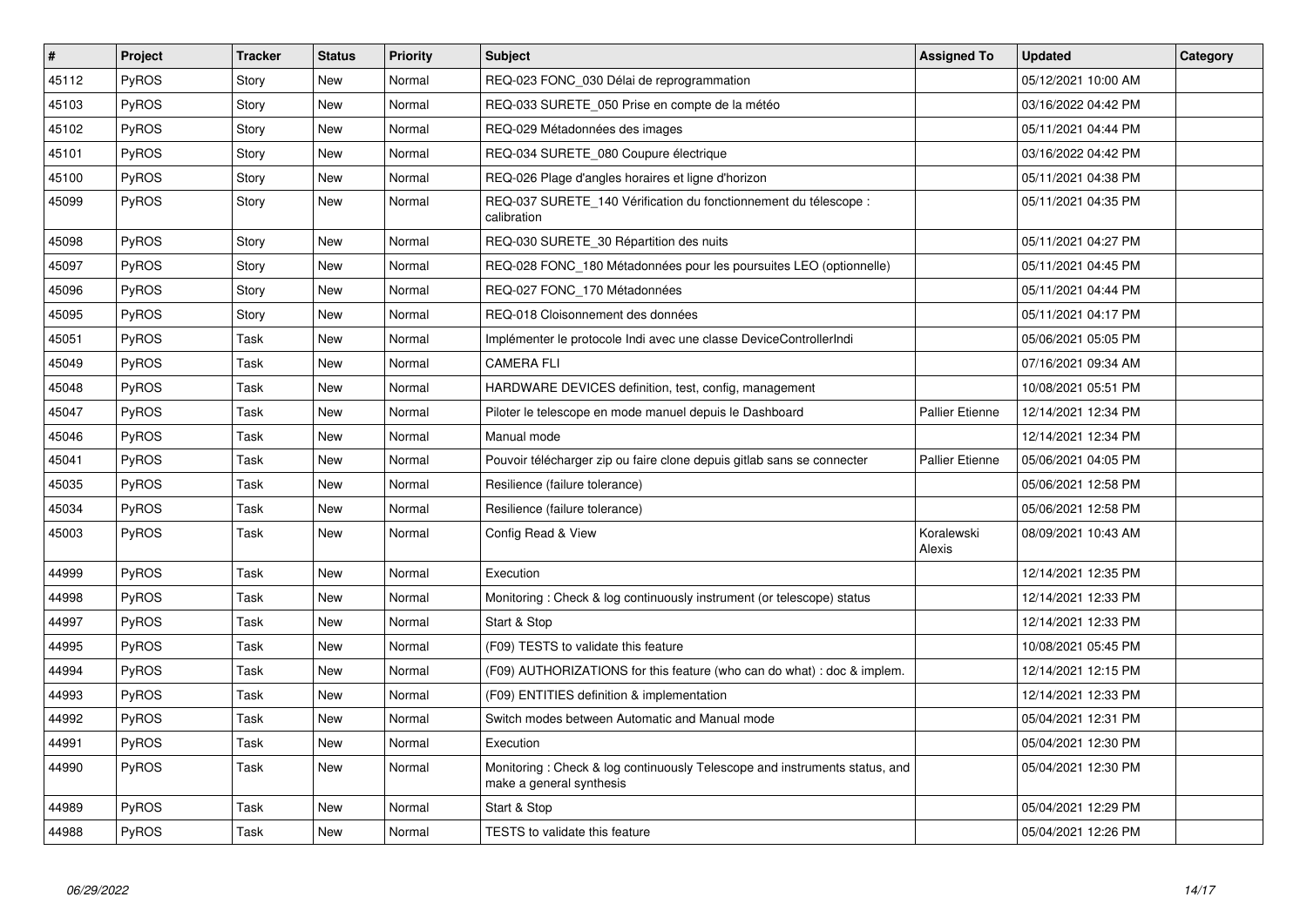| #     | Project | <b>Tracker</b> | <b>Status</b> | <b>Priority</b> | <b>Subject</b>                                                                                                                          | <b>Assigned To</b>   | <b>Updated</b>      | Category |
|-------|---------|----------------|---------------|-----------------|-----------------------------------------------------------------------------------------------------------------------------------------|----------------------|---------------------|----------|
| 44987 | PyROS   | Task           | <b>New</b>    | Normal          | (F08) AUTHORIZATIONS for this feature (who can do what) : documentation<br>& implementation                                             |                      | 06/08/2021 08:20 AM |          |
| 44986 | PyROS   | Task           | New           | Normal          | ENTITIES (& properties) to be defined                                                                                                   |                      | 05/04/2021 12:25 PM |          |
| 44973 | PyROS   | Task           | <b>New</b>    | Normal          | (F07) Scheduling Sequences according to priorities, quotas, observing<br>conditions, Seq parameters, Seq constraints                    |                      | 05/06/2021 02:59 PM |          |
| 44972 | PyROS   | Task           | <b>New</b>    | Normal          | Planning triggers - each time the context is changed                                                                                    |                      | 05/03/2021 12:06 PM |          |
| 44971 | PyROS   | Task           | <b>New</b>    | Normal          | Get the list of sequences to be planned                                                                                                 |                      | 05/03/2021 11:43 AM |          |
| 44970 | PyROS   | Task           | <b>New</b>    | Normal          | TESTS to validate this feature                                                                                                          |                      | 05/03/2021 11:41 AM |          |
| 44969 | PyROS   | Task           | <b>New</b>    | Normal          | (F07) AUTHORIZATIONS for this feature (who can do what) : documentation<br>& implementation                                             |                      | 06/08/2021 08:21 AM |          |
| 44968 | PyROS   | Task           | New           | Normal          | ENTITIES (& properties) to be defined                                                                                                   |                      | 05/03/2021 11:38 AM |          |
| 44945 | PyROS   | Task           | <b>New</b>    | Normal          | (READ 1) Sequence detailed view                                                                                                         |                      | 02/03/2022 09:45 AM |          |
| 44939 | PyROS   | Task           | <b>New</b>    | Normal          | SUBMIT a Seq to planning (status => "submitted")                                                                                        | Koralewski<br>Alexis | 02/03/2022 10:23 AM |          |
| 44932 | PyROS   | Task           | <b>New</b>    | Normal          | CREATE a Sequence (must be attached to a valid SP)                                                                                      |                      | 02/23/2022 12:02 PM |          |
| 44930 | PyROS   | Task           | New           | Normal          | (F05) TESTS & REQUIREMENTS to validate this feature                                                                                     | Koralewski<br>Alexis | 02/22/2022 03:01 PM |          |
| 44928 | PyROS   | Task           | New           | Normal          | (F05) ENTITIES definition (doc spec) & implementation (DB)                                                                              | Koralewski<br>Alexis | 02/03/2022 10:13 AM |          |
| 44924 | PyROS   | Task           | <b>New</b>    | Normal          | (F04) ENTITIES - definition & implementation                                                                                            |                      | 12/15/2021 07:36 AM |          |
| 44923 | PyROS   | Task           | <b>New</b>    | Normal          | (F04) TESTS to validate this feature                                                                                                    |                      | 12/15/2021 07:36 AM |          |
| 44922 | PyROS   | Task           | New           | Normal          | (F04) AUTHORIZATIONS for this feature (who can do what) : documentation<br>& implementation                                             |                      | 12/15/2021 07:37 AM |          |
| 44921 | PyROS   | Task           | <b>New</b>    | Normal          | Démarrage de la production des fichiers de calibration (fin de nuit)                                                                    |                      | 04/30/2021 12:43 PM |          |
| 44920 | PyROS   | Task           | New           | Normal          | Démarrage ou fin des observations (début/fin de nuit)                                                                                   |                      | 06/29/2022 07:38 AM |          |
| 44919 | PyROS   | Task           | <b>New</b>    | Normal          | Sauvegarder (logger) les différents changements d'état                                                                                  |                      | 06/28/2022 09:58 PM |          |
| 44918 | PyROS   | Task           | <b>New</b>    | Normal          | Optimiser : Agir sur le système en fonction des conditions d'observation pour<br>n'observer que quand la qualité du ciel est suffisante |                      | 06/28/2022 09:58 PM |          |
| 44917 | PyROS   | Task           | <b>New</b>    | Normal          | Sécuriser : Agir sur le système en fonction de l'environnement<br>(externe/interne) pour la sécurité de l'Observatoire et des personnes |                      | 06/29/2022 07:39 AM |          |
| 44916 | PyROS   | Task           | <b>New</b>    | Normal          | Rythmer : Agir sur le système pour lui donner un rythme en fonction du<br>temps (nuit/jour)                                             |                      | 06/29/2022 07:38 AM |          |
| 44915 | PyROS   | Task           | New           | Normal          | Changer le mode du système : passer en mode manuel (maintenance) ou<br>automatique                                                      |                      | 06/28/2022 09:57 PM |          |
| 44914 | PyROS   | Task           | New           | Normal          | (re-)Démarrer, mettre en Pause, ou Stopper tout ou partie du système                                                                    |                      | 06/28/2022 09:56 PM |          |
| 44907 | PyROS   | Task           | New           | Normal          | Show Weather & Observatory monitored data (in a convenient way)                                                                         |                      | 05/05/2022 09:53 AM |          |
| 44906 | PyROS   | Task           | New           | Normal          | Compute and save Observing conditions                                                                                                   |                      | 12/15/2021 07:35 AM |          |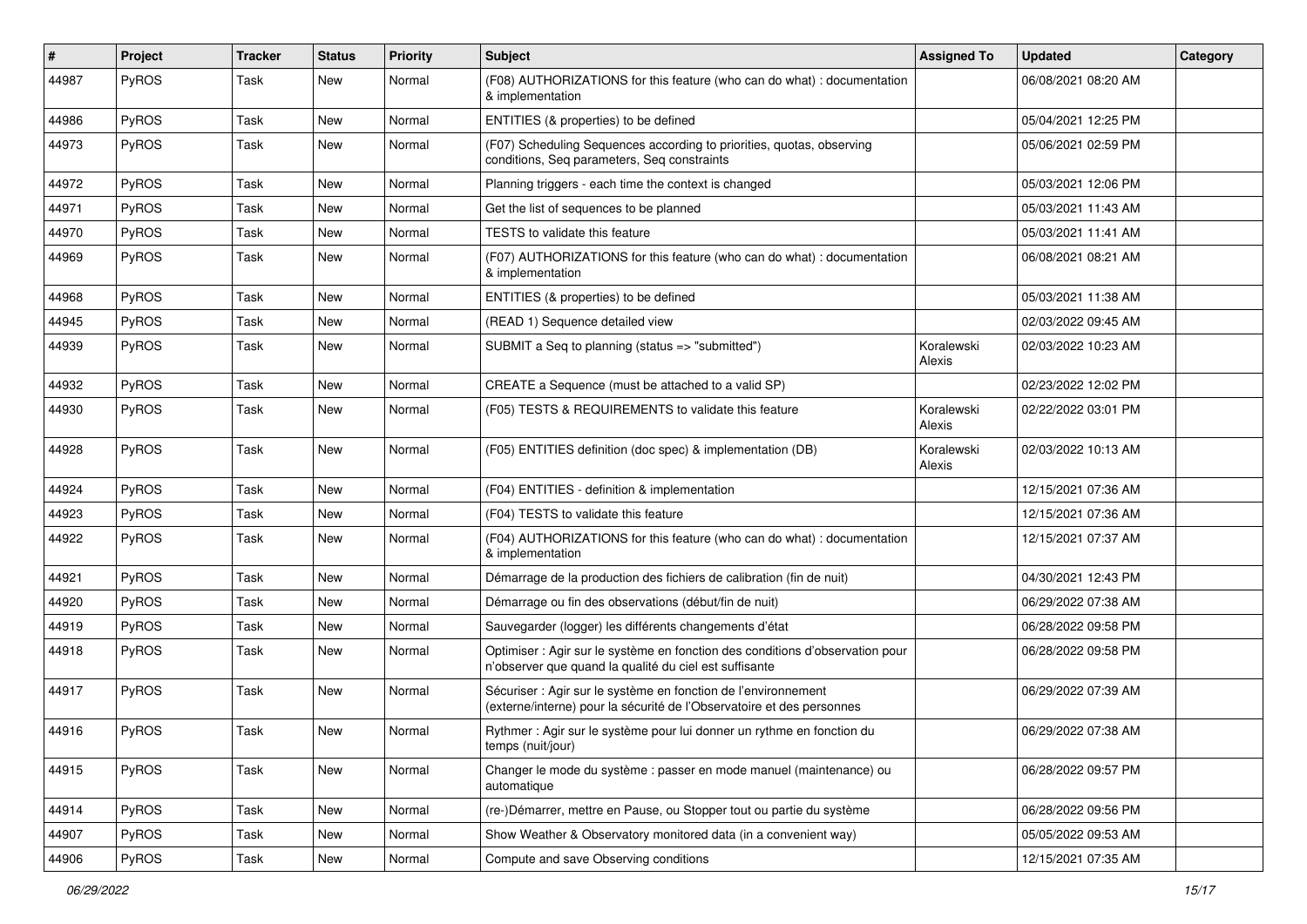| $\sharp$ | Project | <b>Tracker</b> | <b>Status</b> | <b>Priority</b> | <b>Subject</b>                                                                                                       | <b>Assigned To</b>   | <b>Updated</b>      | Category |
|----------|---------|----------------|---------------|-----------------|----------------------------------------------------------------------------------------------------------------------|----------------------|---------------------|----------|
| 44904    | PyROS   | Task           | New           | Normal          | Compute, save, and provide higher level (useful) parameters and synthesis<br>from multiple detectors                 |                      | 12/15/2021 07:34 AM |          |
| 44903    | PyROS   | Task           | New           | Normal          | Save raw data                                                                                                        |                      | 12/15/2021 07:34 AM |          |
| 44902    | PyROS   | Task           | New           | Normal          | Fix raw data                                                                                                         |                      | 12/15/2021 07:33 AM |          |
| 44901    | PyROS   | Task           | New           | Normal          | Get PLC mode changes (off/manu/auto) and alarms (intrusion, e_stop), and<br>save them                                |                      | 12/15/2021 07:33 AM |          |
| 44900    | PyROS   | Task           | New           | Normal          | Read (from PLC and sensors) INSIDE environmental data (doors, lights)<br>for human safety                            |                      | 12/15/2021 07:33 AM |          |
| 44899    | PyROS   | Task           | <b>New</b>    | Normal          | Read (from PLC and sensors) OUTSIDE environmental data (weather) for<br>instruments security                         |                      | 12/14/2021 04:54 PM |          |
| 44898    | PyROS   | <b>Task</b>    | <b>New</b>    | Normal          | (F03) ENTITIES (& properties) to be defined                                                                          |                      | 12/15/2021 07:32 AM |          |
| 44897    | PyROS   | Task           | New           | Normal          | On peut voir la fiche détaillée d'un SP                                                                              |                      | 06/16/2021 11:29 AM |          |
| 44896    | PyROS   | Task           | <b>New</b>    | Normal          | On peut consulter la liste des SP                                                                                    |                      | 06/18/2021 03:17 PM |          |
| 44894    | PyROS   | Task           | New           | Normal          | Un Observer peut créer un nouveau Proposal (SP) pour une Période<br>spécifique future                                |                      | 06/16/2021 11:28 AM |          |
| 44892    | PyROS   | Task           | New           | Normal          | SPs view (list & 1)                                                                                                  |                      | 03/29/2022 09:17 AM |          |
| 44891    | PyROS   | Task           | <b>New</b>    | Normal          | Create/Update                                                                                                        |                      | 09/14/2021 11:48 AM |          |
| 44890    | PyROS   | Task           | <b>New</b>    | Normal          | SP CRUD                                                                                                              |                      | 03/29/2022 09:17 AM |          |
| 44886    | PyROS   | Task           | <b>New</b>    | Normal          | (F01) ENTITIES - definition & implementation                                                                         |                      | 10/12/2021 07:50 AM |          |
| 44881    | PyROS   | Task           | New           | Normal          | (F02) ENTITIES - definition & implementation                                                                         | Koralewski<br>Alexis | 10/11/2021 10:34 AM |          |
| 44880    | PyROS   | Task           | <b>New</b>    | Normal          | (F03) TESTS to validate this feature                                                                                 |                      | 12/15/2021 07:32 AM |          |
| 44879    | PyROS   | Task           | <b>New</b>    | Normal          | (F03) AUTHORIZATIONS for this feature (who can do what) : documentation<br>& implementation                          |                      | 12/15/2021 07:32 AM |          |
| 44878    | PyROS   | Task           | <b>New</b>    | Normal          | (F02) TESTS to validate this feature                                                                                 |                      | 11/03/2021 09:16 AM |          |
| 44847    | PyROS   | Task           | New           | Normal          | (F01) TESTS (users) validant cette feature                                                                           | Koralewski<br>Alexis | 08/13/2021 01:55 PM |          |
| 44843    | PyROS   | Task           | New           | Normal          | ROLES : Un utilisateur peut avoir plusieurs roles                                                                    |                      | 06/18/2021 03:15 PM |          |
| 44842    | PyROS   | Task           | <b>New</b>    | Normal          | <b>USER</b>                                                                                                          |                      | 10/12/2021 07:50 AM |          |
| 44835    | PyROS   | Task           | New           | Normal          | (F01) CRUD (utilisateur)                                                                                             |                      | 03/29/2022 09:14 AM |          |
| 44833    | PyROS   | Task           | New           | Normal          | Registration : un nouvel utilisateur doit pouvoir s'enregistrer directement sur<br>le site web (soumis à validation) | Koralewski<br>Alexis | 08/31/2021 02:16 PM |          |
| 44817    | PyROS   | Story          | New           | Normal          | REQ-202 Deux types de connexion utilisateurs (LDAP ou sans)                                                          |                      | 05/11/2021 03:43 PM |          |
| 44816    | PyROS   | Story          | New           | Normal          | REQ-201 Définir une esthétique Tarot                                                                                 |                      | 05/12/2021 11:53 AM |          |
| 44815    | PyROS   | Story          | New           | Normal          | REQ-015 Ajustement dynamique des quotas utilisateurs                                                                 |                      | 05/11/2021 04:11 PM |          |
| 44814    | PyROS   | Story          | New           | Normal          | REQ-101 Logs                                                                                                         |                      | 03/16/2022 04:38 PM |          |